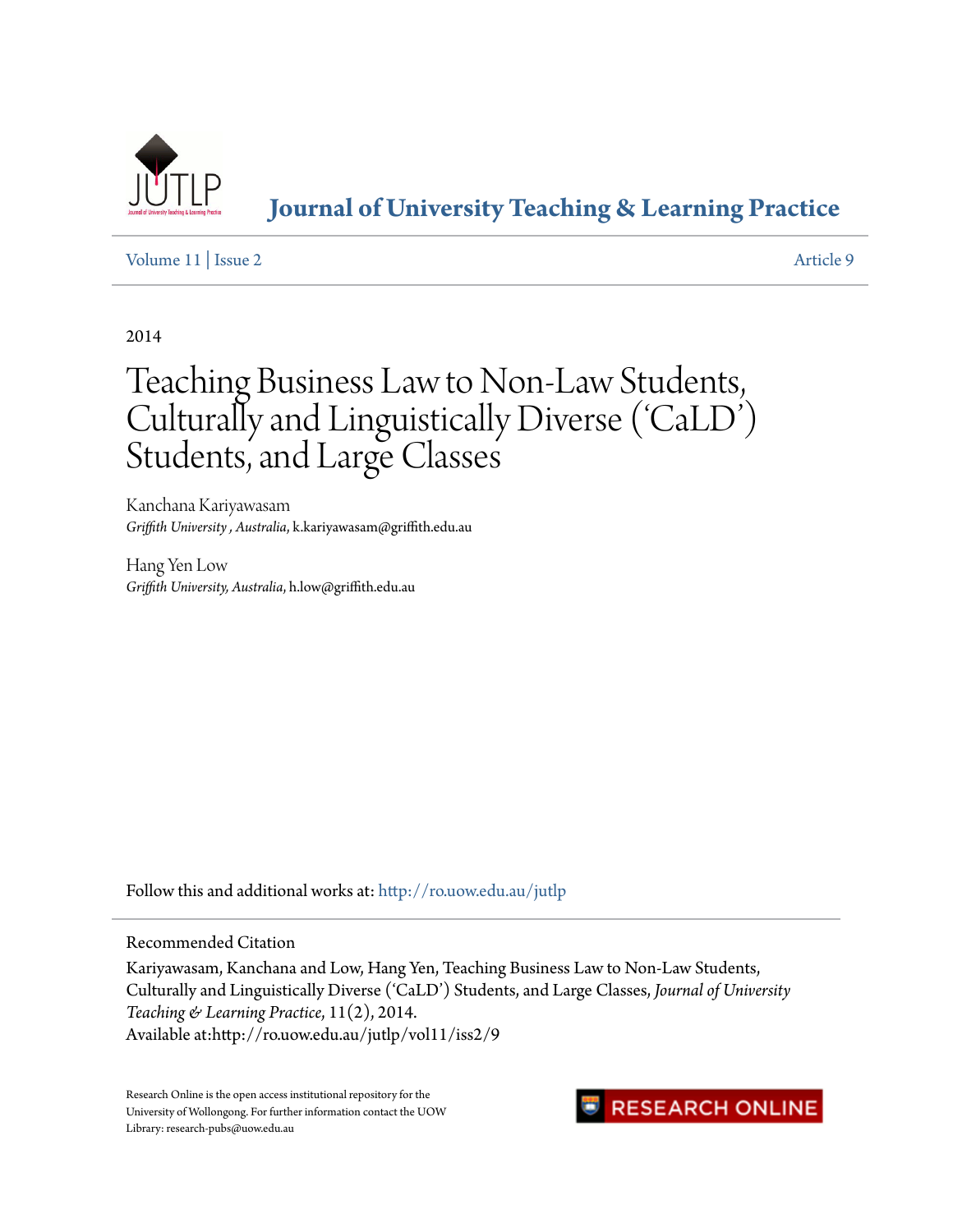## Teaching Business Law to Non-Law Students, Culturally and Linguistically Diverse ('CaLD') Students, and Large Classes

### **Abstract**

This paper is largely based on the experience of teaching law to students with non-legal background in business schools, with a focus on internationalisation and the large class lecture format. Business schools often consist of large classes which include a significant proportion of Culturally and Linguistically Diverse (CaLD) students. Teaching a difficult and demanding subject to a large cohort of students from increasingly diverse backgrounds can be an onerous task. The existence of these conditions present different teaching challenges and requires a re-examination of teachers' approaches to student learning.

In this article, the experience of teaching law in business schools is approached through an examination of the challenges and problems arising from (a) teaching law to non-law students (b) teaching CaLD students (c) teaching large classes. At each stage, the writers explore effective solutions and strategies to deal with these issues.

### **Keywords**

Business Law, CaLD students, Large classes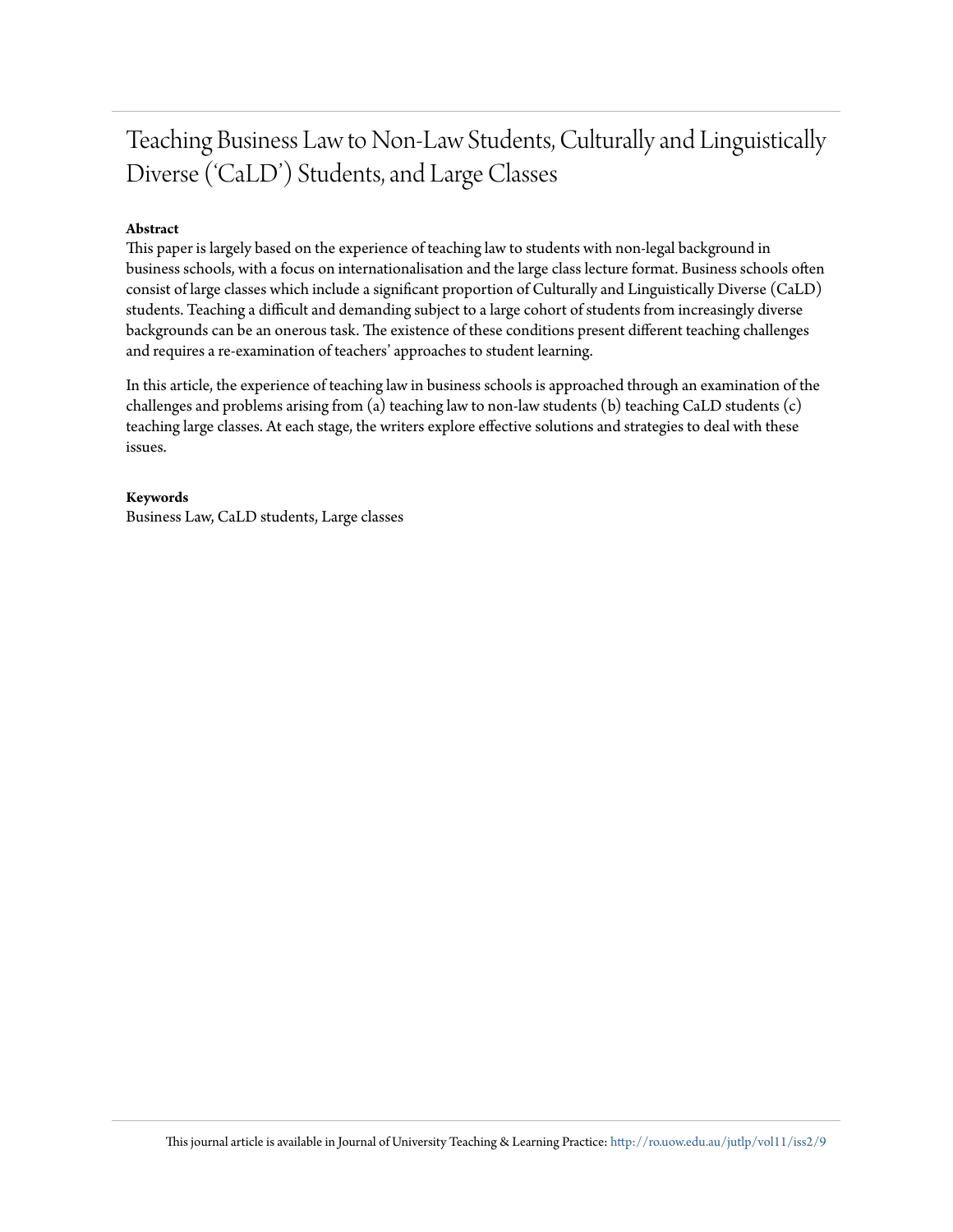### **Introduction**

Both graduate and undergraduate business schools in many Australian universities include mandatory law subjects in their programs, as required by various professional bodies such as CPA Australia (CPA Australia is one of three professional accounting bodies in Australia, the others being the Institute of Public Accountants and the Institute of Chartered Accountants of Australia). Clearly, students who choose to study law have a genuine interest in the subject. However, students who study law as incidental to their degree do not necessarily have the same intrinsic interest in it. (Ownes & Wex 2010). In fact, non-law students often find the obligatory study of law to be a daunting and perhaps unwelcome experience (Ownes & Wex 2010). They feel overwhelmed by the amount of reading required (Allen 2007) and often struggle to understand the broad legal principles and terminology.

The challenge is further magnified when the student cohort is large and diverse, as is often the case. Larger class sizes with mixed student cohorts present significant teaching challenges in terms of the quality of teaching, assessment of student learning, course administration and provision of timely and effective feedback on students' work. Like many other countries, Australia is becoming increasingly multicultural. It is the third-most popular study destination in the English-speaking world, and over 200,000 international students are enrolled in Australian institutions across the higher-education sector (Australian Education International Data 2009). For example, the more than 27,000 students at Griffith University in Queensland, one of Australia's leading universities, include 4,000 students from over 80 nations (Woods, Barker & Hibbins 2010). Universities with large numbers of international students face significant cross-cultural challenges, and must look closely at their teaching and learning strategies if they are to cope with increasing internationalisation (Muzychenko 2007). While having a large number of international students may appear to increase the cultural diversity within universities, it only does so if that diversity is valued and incorporated into the university curriculum (Das 2005). Otherwise, it simply adds to a range of problems for international students, who are trying to fit into an educational system that does not recognise their own culturally based ways of knowing, learning and expressing their knowledge (Goold, Craig & Coldwell 2007). In particular, students from diverse backgrounds must be initiated into the context in which they will be expected to learn. These students may have different expectations of teachers and of their own role as students. Teachers in culturally diverse institutions, therefore, must reexamine their approach to student learning.

This paper begins with a discussion of some of the challenges and obstacles encountered when teaching law to students from non-legal backgrounds. It suggests that non-legal students require a different legal curriculum, a variety of integrated formative assessment methods and different pedagogy from that offered to pure law students. Following this, the paper discusses the importance of adapting effective teaching methods to address the challenges encountered in larger classes comprised of culturally and linguistically diverse (CALD) students. The views and ideas presented in this paper are based on the experience of teaching Introduction to Business Law and Company Law courses to undergraduate business students in the Department of Accounting, Finance and Economics, Griffith University.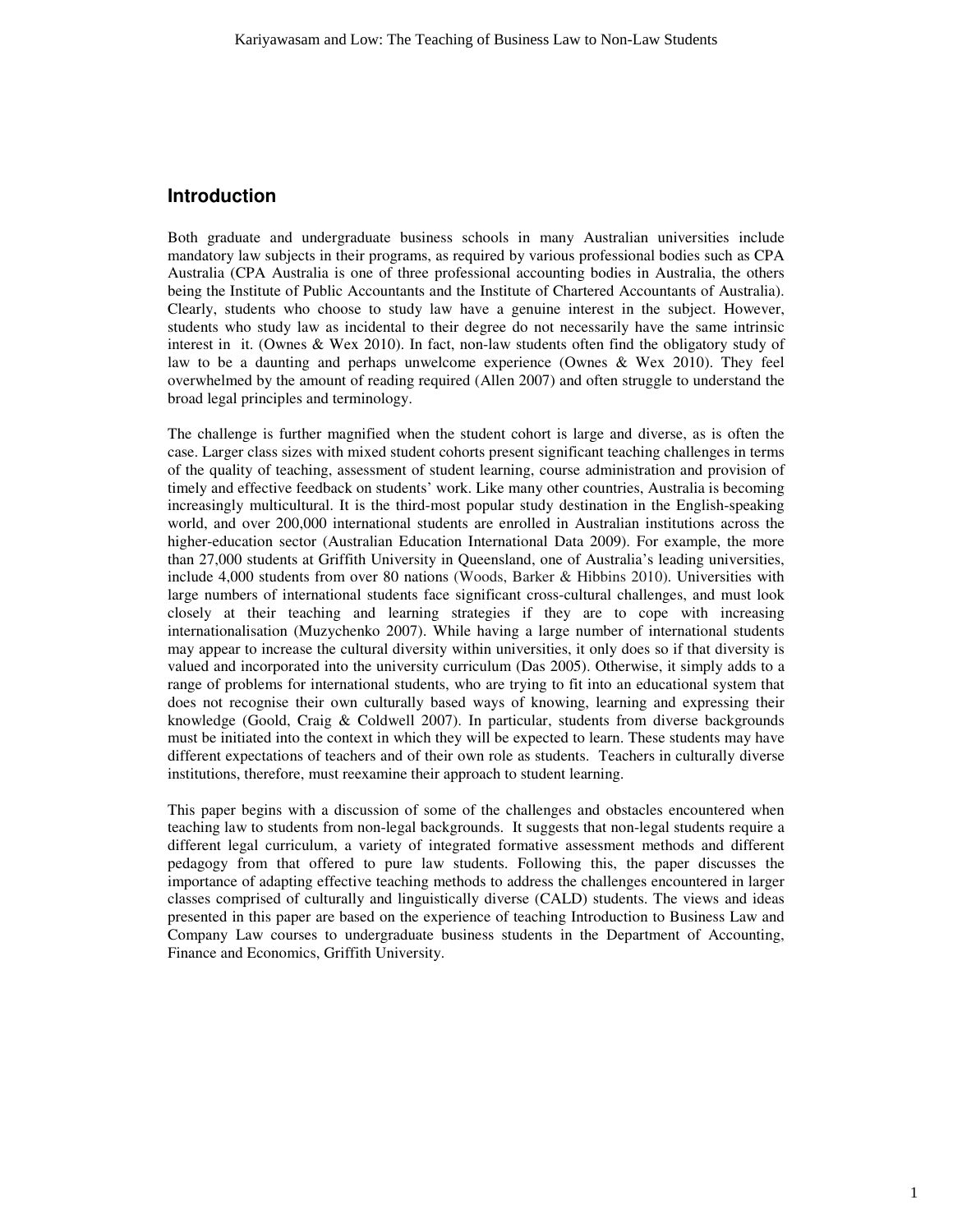### **Teaching Law to Business Students: The Challenges**

Legal educators teaching in business schools play an important role in preparing business students for the commercial world, but the task is not an easy one. Many of the challenges and problems go beyond those encountered by law lecturers in law schools. This section discusses the primary challenges arising in teaching law to non-law students.

### **Differing Characteristics**

Law students often attend law schools with certain pre-existing attitudes, personalities, qualities, interest, values and ethics. In particular, law students typically come to law schools with welldeveloped linguistic skills, an aptitude for reading and writing and a disposition to work hard. These comments will appear rather commonsense when one considers the challenges and rigorous demands of law courses, including reading large volumes of text-based materials. Although many first-year law students, like students in business schools, have no prior experience of studying law, law students tend to be already equipped with the core skills to successfully learn law. Since law students and non-law students are different in various aspects, a law teacher who is delivering a legal education to business students should never assume that the required learning outcomes can be achieved by using the same course model, teaching styles and strategies as those adopted to teach law students. It has been argued that the characteristics of students should be taken into account in the design of teaching strategies (Johnstone 1996).

### **Isolation and Detachment**

When non-law students are studying law for the first time, they usually feel nervous, perceive that law is an extremely difficult subject and doubt their abilities to successfully grasp the subject. Very often, even if they have studied a law course in previous semesters, they carry this perception into the next law course they study, as they may have felt disconnected from their teachers in the past. They may also fail to understand the relevance of the law they are studying to their future career in business. These elements create an environment that reduces teaching effectiveness. From the teacher's perspective, certain things could be done to put the non-law students at ease with the legal materials and foster a greater connection between these students and their teacher.

### **Problems with Content, Learning Outcomes and Resources**

Studying a law course naturally involves a heavy workload; in the case of non-law students, this problem is more acute. Business students often complain about "too much law in too little time" – a common concern expressed by other law lecturers who teach non-law students (Owens & Wex 2010). Law lecturers teaching non-law students are faced with great difficulty in determining the right level of legal content to include in the course. For example, in the Bachelor of Commerce program offered by the Griffith Business School, one of the core modules is "Introduction to Business Law", which covers topics such as the Australian legal system, contract law, consumerprotection law, tort law and agency and partnerships over 13 weeks. However, some of these topics, such as contract law and tort law, are typically covered in an entire semester in law schools. On the one hand, there is a practical issue involved where the lecturer needs to limit the scope of these topics so that they can be taught over a short period of time. On the other hand, the lecturer has to ensure that the students in the course have a deep enough understanding of the law to benefit them in their future careers, and that the course content meets the standards and eligibility requirements of the relevant accreditation body (for accredited courses). Similarly, the law lecturer will find it challenging to set the learning outcomes of the course, since business graduates are not required to have the same professional legal skills as law graduates and do not "need to know" as much law.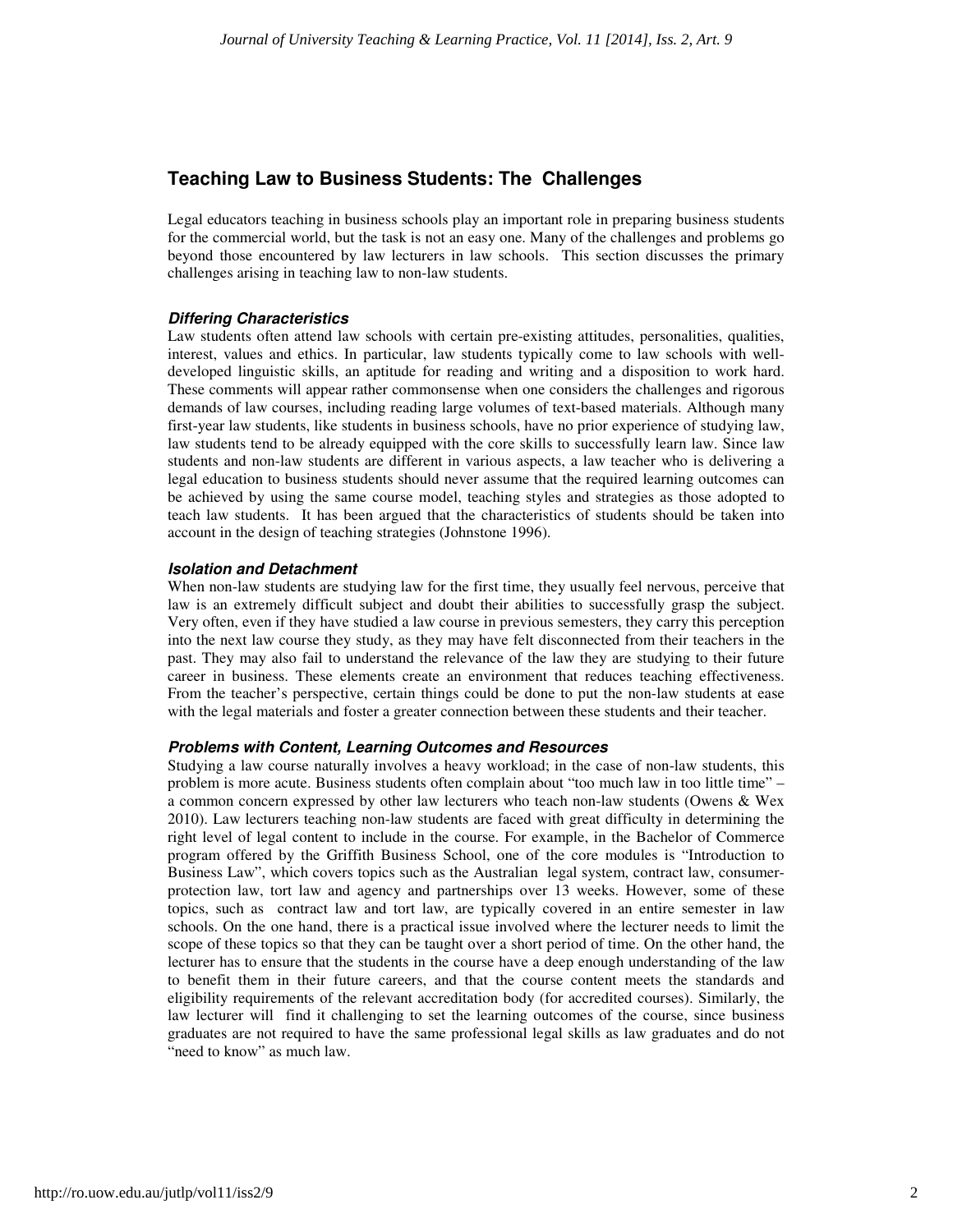In addition, the law lecturer will encounter difficulties in finding reading resources (particularly textbooks) appropriate for business students (Skwarok 1995). It is particularly important that nonlaw students find the reading materials enjoyable, stimulating and relevant to their chosen course of studies, and that the materials allow them to learn independently outside the classroom (Johnstone 1996). Although the availability of literature customised for the needs of non-law students is gradually increasing, a substantial number of textbooks are still designed specifically for law students, who require a more erudite understanding of the subject.

### **Some Solutions and Strategies**

#### **A Change in Teaching Methodology**

The black letter law approach (Cownie 2004) and the Socratic method (Dickinson 2009; Bradford 1999) are long-standing traditions in law schools. However, the general consensus in the literature is that these pedagogical methods do not meet the academic and professional needs of non-law students (Endeshaw 2002; Morris 2007; Gerber 2009). Most law lecturers teaching in business schools were trained in, and are experienced in teaching in, law schools and their characteristic pedagogical methods. The difficulties encountered by the law lecturer are succinctly expressed by one legal academic: "How does the faculty unlearn or modify its learning of the very process that made it what it is, and then replace it with something different with which to teach others the same subject outside the law school?" (Morris 2007). As a result, at the very outset, the authors of this study adopted the notion that we would not be teaching students to study the intricacies of lengthy law reports and expose them to esoteric legal arguments; instead, we would aim to implement innovative teaching methods that allow students to acquire a more practical understanding of the law for success in the corporate environment. This change of teaching methodology – which must also be made clear to the students –not only is in line with the learning objectives of non-law students, but offers the additional psychological benefit of reducing the pressure on and frustration of business students, who would most certainly be confused and overwhelmed with the difficulties involved with the traditional techniques, none of which would have been previously introduced to them in their discipline.

#### **Innovative Lectures**

Despite the presence of studies that challenge the effectiveness of lectures and their role in the learning process (Gower 1950; Pirie 1987; Fritz 2008), this form of teaching is indispensable for courses with large groups of students because of their cost-benefit ratio. This method of teaching is even more important when transferring legal knowledge to business students, who generally perform better when the expertise and motivation provided by a professional lecturer is involved, as opposed to the process of self-study, where they will encounter many difficulties in understanding the law. Having established that lectures play a major educational role in the teaching of law to business students, it is important to design and deliver effective lectures. Certain strategies and techniques work particularly well with students from a non-legal background.

#### **Flowcharts/Framework**

A flowchart is a very useful visual aid to transform the learning experience of students in the lecture room. The current state of technology makes the process of creating flowcharts a quick and easy one, or they can be found in law textbooks. For students from a non-legal background, flowcharts can provide them with a quick and pragmatic way to study complex legal concepts and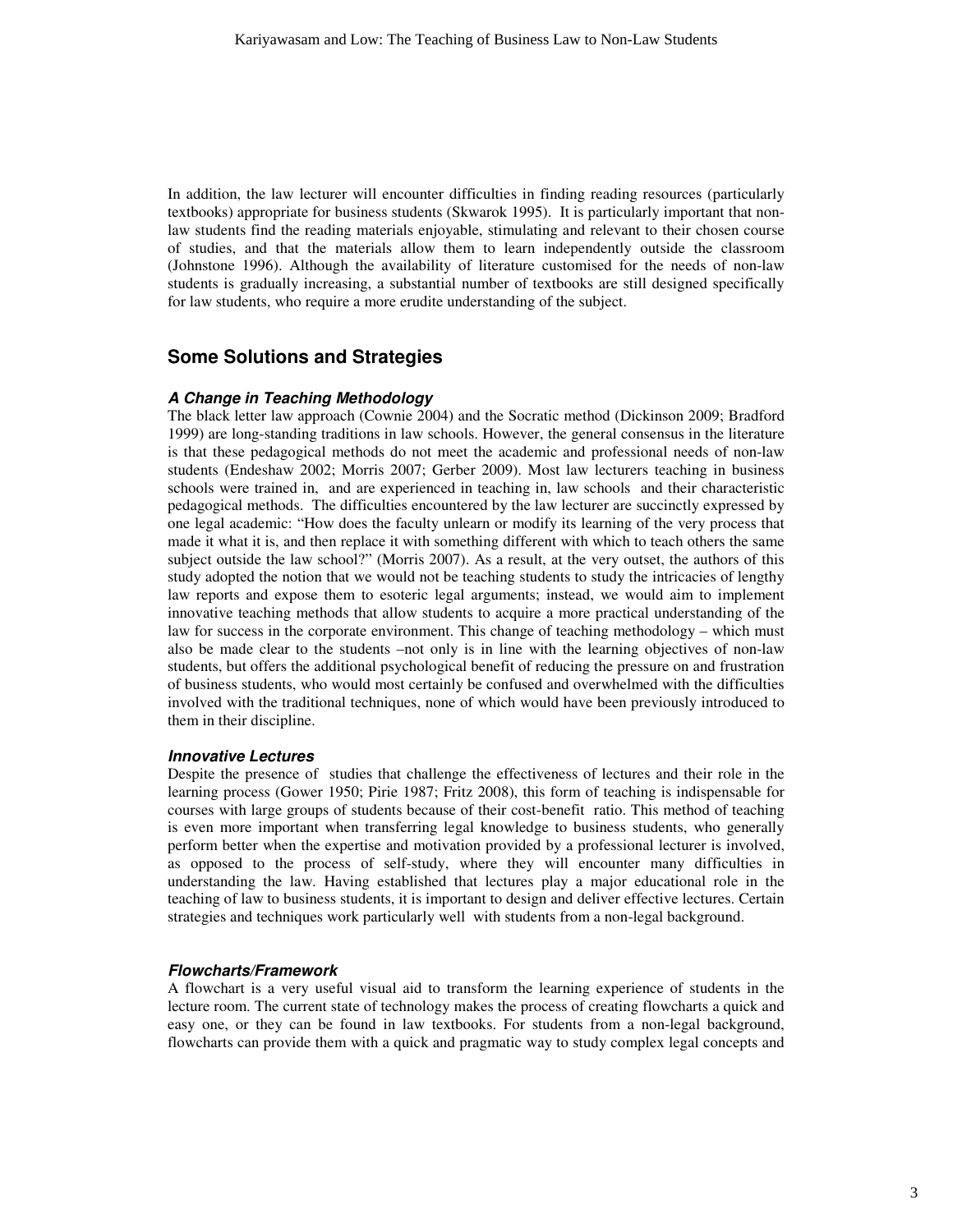cases. It is easy for students to feel disconnected and lost in voluminous written materials. No other teaching tool can provide a more concise way of communicating the law and overcoming feelings of being overwhelmed by the bigger picture. Moreover, flowcharts can illustrate the stepby step process for analysing and answering legal problem questions. This helps students apply legal concepts and issues.

Based on student evaluations, flowcharts seem like every business student's dream. Nevertheless, it should be highlighted to students that flowcharts should not be used exclusively in learning any legal subject, as they do not contain all the information students need to know. To gain a proper understanding of the law and to optimise the benefit they gain from flowcharts, students have to supplement the use of flowcharts with other forms of written material.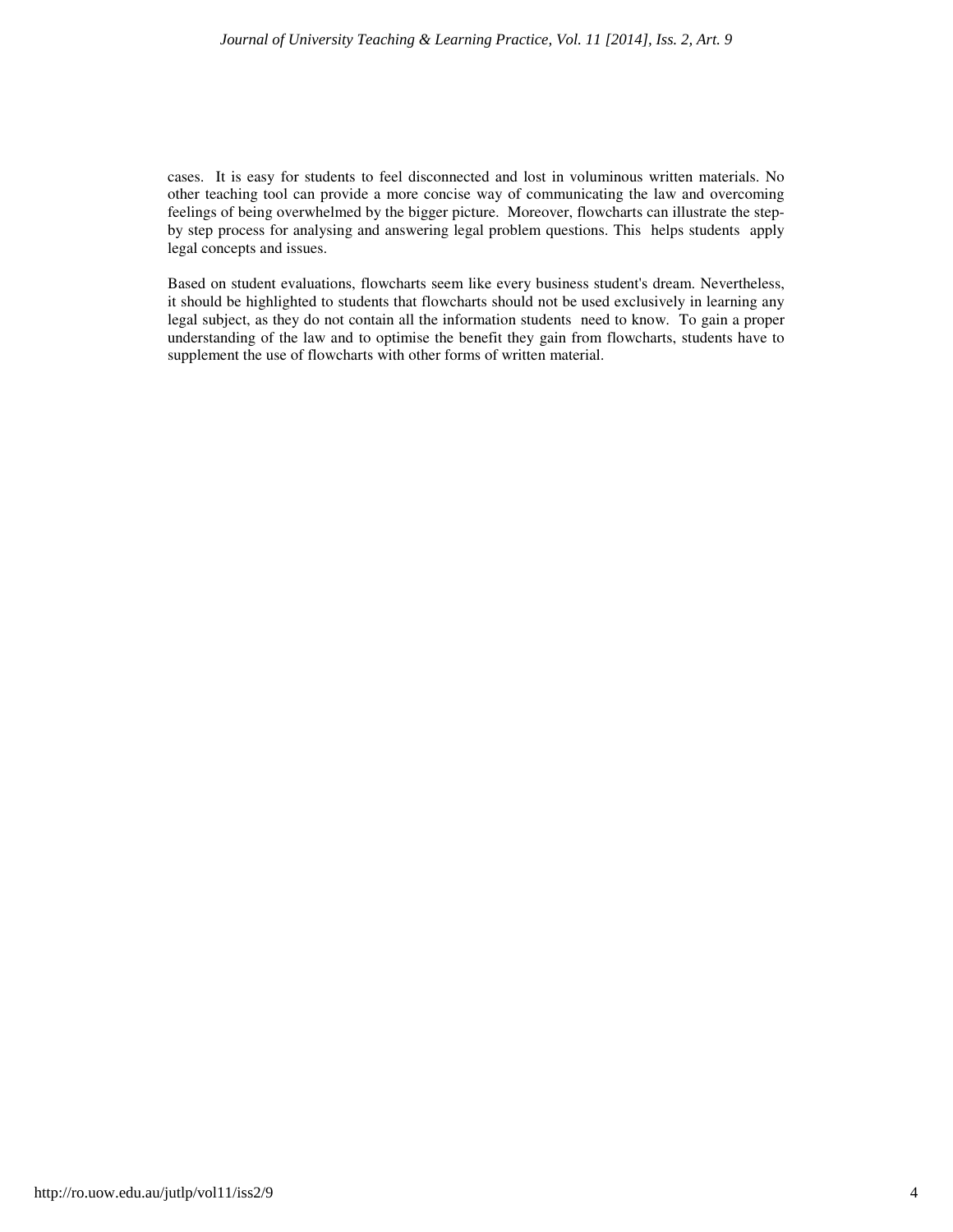

Figure 1: Example of a flowchart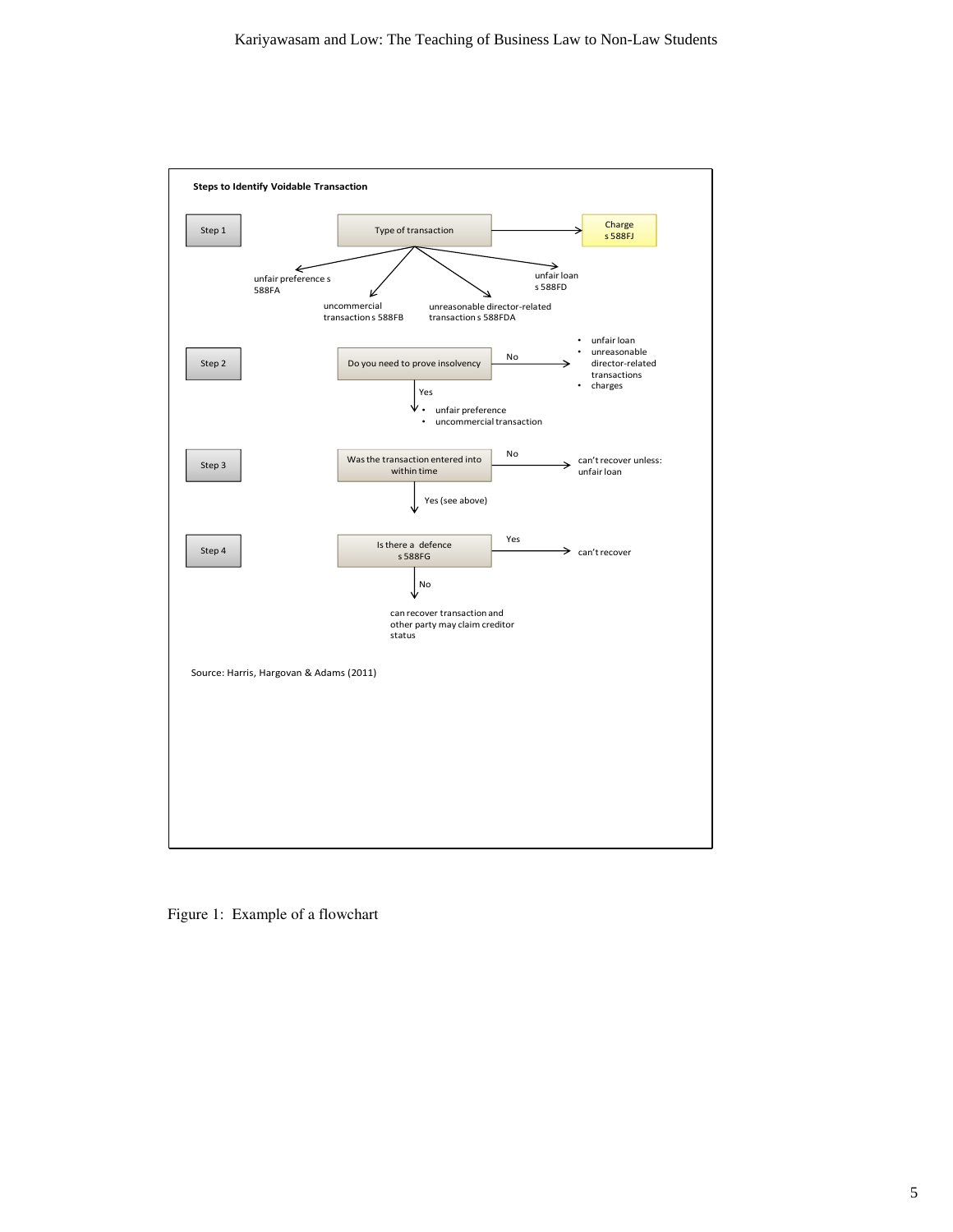### **Incorporation of Problem Questions in Lectures**

Non-law students may encounter difficulties understanding the legal principles presented to them in lectures; even where they acquire a reasonable understanding of the law, they may not know how to apply it to factual scenarios. Thus it is good practice to allocate some time at the end of a lecture so that a hypothetical question can be discussed with students. Although not commonly employed in law schools, this technique is particularly useful for teaching difficult legal topics, since a discussion of a problem question at the end of the lecture can clarify difficult legal concepts and address any confusion on the part of students. The lecturer can obtain instant feedback from the students and observe how well they apply the information they just heard in the lecture.

### **ILAC**

It is recognised that non-law students are legal writing novices and should have additional guidance in structuring their answers for solving legal problems. In law courses offered in our department, we adopt the ILAC approach where students are taught to go through four steps – Issue, Law, Application and Conclusion – to answer hypothetical questions. This format helps business students overcome some of their fears of legal analysis: they can see the subject as a step-by-step framework. Law students are aware of the ambiguity surrounding the law and are trained to see both sides of arguments. In contrast, business students are used to objective analysis in their discipline and often fail to understand the persuasive nature of legal writing. Hence, adopting the ILAC structure as an approach to problem-solving has a positive effect on them and keeps them focused. Whilst lawyers go through a similar process in legal analysis, they do not usually consciously adhere to the ILAC format. In fact, except in the US, where paradigms similar to ILAC are taught to first-year students, few law schools around the world use the ILAC format for answering legal-problem questions (Connell & Noyes 2008; Kleinhaus 2006). Whilst the use of ILAC has been criticised (Spanbauer 1999; Cohen *&* Iijima 1995), its benefits to non-law students are immense. In a research project investigating the usefulness of methods to solve legal problems for business students who took law courses, the survey results showed a positive response to the efficiency of ILAC-style methods (Richardson & Holm 2009). Most certainly ILAC is not instant "magic" for good legal writing, but it allows non-law students to gradually develop their skills. It is also a reliable organisational tool for answering hypothetical questions in exams where time constraints make it difficult for non-law students to cover all fundamental content in their answers.

### **Design of Exam/Tutorial/Assessment Questions**

It is well established that examination and assessment methods have an important influence on the quality of students' learning (Scouller 2000). Law faculties commonly employ assessment methods such as essay questions, which emphasise critical analysis and argumentation skills. However, the same assessment methods may not accomplish the aims of law courses taught in business schools. The students we teach in business schools are not required to have the same skills as lawyers – they will employ the services of a lawyer when they encounter legal problems in the commercial workforce (Corbin 2002).

For law courses offered in business schools, problem-based learning tutorials should be adopted because of their potential relevance to the professional practice of business graduates. Building on students' interest and knowledge, the approach adopted is to design factual legal questions that are in some way linked to the students' discipline. For example, one of the topics taught in the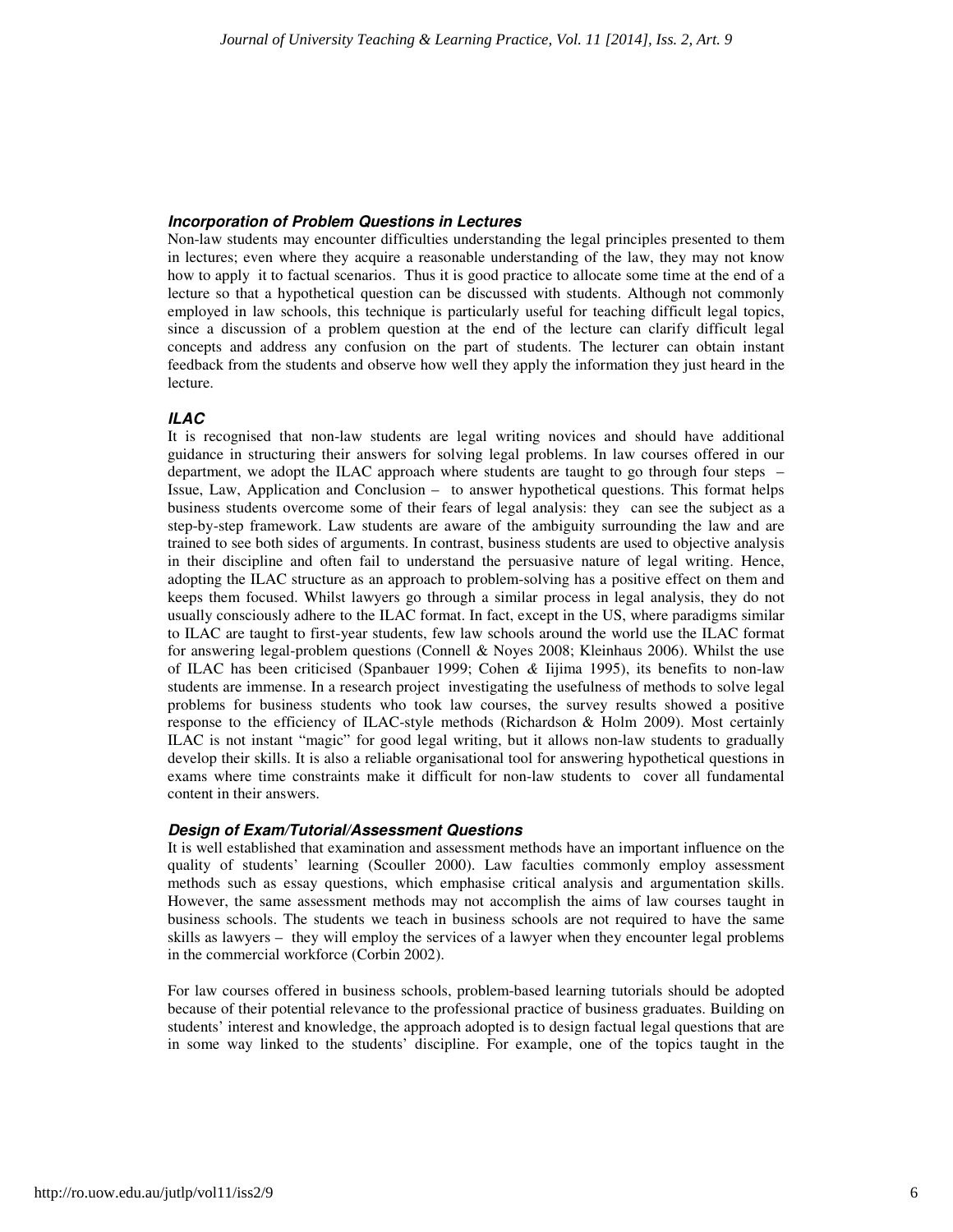Company Law course concerns the duty of a company director to prevent insolvent trading under Section 588G of the Corporations Act 2001. To ensure that the accompanying tutorial question is relevant to business graduates, a problem-based question could incorporate financial information, such as a balance sheet, which would be used to determine the company's solvency, and thus any potential breaches of s588G. Since a significant number of students in this course are undertaking an Accounting major, they are familiar with many aspects of the scenario and engage very well with the facts and problems presented in the question. The principle that assessment questions be designed so students can find the connection between the law and their chosen course of study should also be applied to examination questions.

The task of designing tutorial and exam questions for non-law students is itself very challenging. In this respect, using the skills of colleagues in business schools who teach non-law courses to review and obtain feedback on tutorial, assessment and exam questions would improve the quality and relevance of assessment questions (Ownes & Wex 2010).

### **Providing Lecture Notes**

A useful strategy to achieve the appropriate depth of legal content delivered to non-law students, is to provide students with a set of notes for topics covered in lectures (De Silva 2008; Balmford 2001). Such notes can incorporate key legal principles, case summaries, a glossary of legal terms or practice questions.

Lecture notes can provide support to weaker students from non-law disciplines who struggle to understand key legal terms, concepts and principles. In this instance, a comprehensive textbook should still be used to enhance deeper learning and achieve high-quality learning outcomes. Generally speaking, higher performing students will use a combination of lecture notes and the textbook, while students who struggle with the content will rely heavily on the lecture notes. Hence, the use of lecture notes enables lecturers to cover the varying needs of different students with different levels of academic competencies.

It is important to limit the amount of legal content provided in lecture notes. Lecture notes should be designed to enable autonomous study whilst encouraging students to refer to their textbooks. In the context of teaching law to non-law students, lectures notes should be developed using plain English, avoiding legal jargon where possible (Asprey 2004; Balmford 2001; Miles 2002).

### **Challenges of teaching CALD students**

As is the case in many other countries, increasing multiculturalism and increasing numbers of international students in Australia has caused a shift in university class composition (Exley 2007). The result is that student populations often consist of students who do not come from communities that define the majority culture or language (Muzychenko 2007). In Australia, education is the third-largest service exporting industry, and the fifth-largest in the United States (Muzychenko 2007). In 2007, international students accounted for approximately 17.3% of the total population of Australian university students (Australian Education International 2002). This can be compared to the United Kingdom (15%), Canada (7%) and the United States (3.7%) (Australian Education International 2002). China is by far the leading source of international students. Asia will continue to be an important source of international students; it is estimated that, by 2025, Asia will represent approximately 70% of the global demand for international higher education (Böhm, Davis, Meares & Pearce 2002).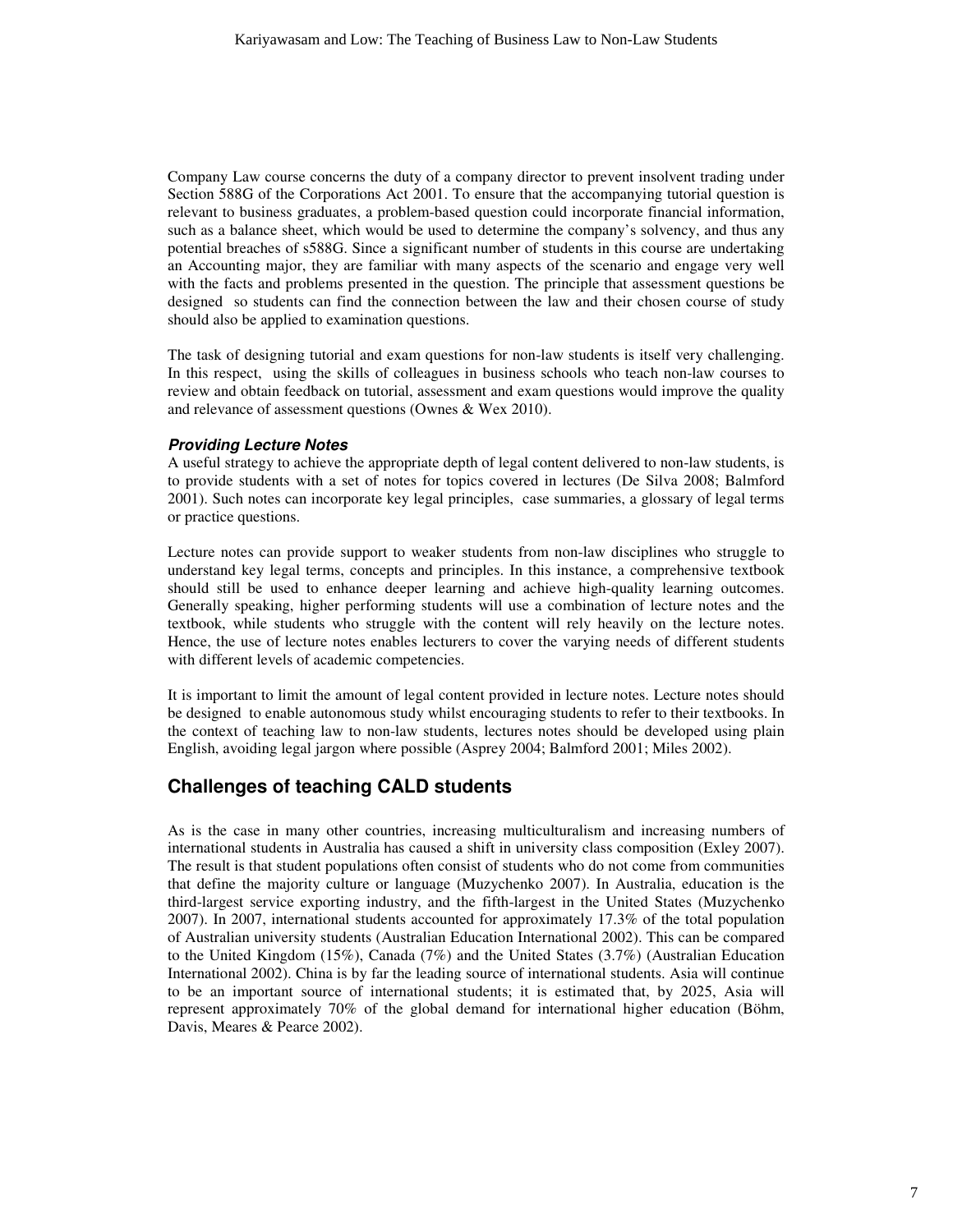As discussed above, teaching law in an environment of diverse learners involves both opportunities and challenges. On the positive side, the diversity enables all students – both international and domestic – to interact with peers from different cultural and linguistic backgrounds (Arkoudis et al. 2010). A multicultural classroom can also help students understand and accept similarities and differences within and between groups, and embrace the values of equality and diversity. Students who study in a diverse environment may better prepared for future workforce: they will develop skills in communicating with people from diverse backgrounds and form international business contacts in their future careers in a global marketplace.

However, on the negative side, one of the greatest difficulties associated with teaching CALD students is that such students have different styles of learning and preferences that are quite distinct from those encountered in Australian teaching settings. Some literature holds the view that students' learning styles are predetermined by their culture (Wong 2004). For example, the Anglo-Australian teaching system is believed to encourage independence of thought, questioning, critical analysis and consideration of a range of alternatives without necessarily accepting one particular idea (McCarthy et al. 1991). In contrast, the academic culture of most Asian institutions emphasises the ancient teaching methods of memorisation and rote-learning. In particular, Asian students usually employ a surface approach to learning, simply memorising material rather than understanding it (Wee 2010). For example, students from an individualistic culture (such as Australia) exhibit an "accommodator" learning style (Muzychenko 2007), which is primarily concerned with the practical application of ideas (Demirbas 2008). In comparison, students from a collectivist culture (such as Hong Kong and Taiwan) exhibit an "assimilator" learning style (Muzychenko 2007), being more interested in abstract ideas and theoretical concepts than concrete experiences (Demirbas 2008).In most Asian cultures, students see knowledge as something for the teacher to transmit, rather than for the learner to discover (Zhenhui 2001; Wang 2011).

Another problem with teaching in a multicultural environment is the different levels of language proficiencies in the classroom (Woods, Barker & Hibbins 2011). Many students in multicultural classrooms do not have English as their first language. This can certainly lead to numerous problems, especially in areas such as writing lengthy essays and assignments and answering problem-based exam questions. In addition, local accents and the use of slang words create difficulties for students whose first language is not English, which can often lead them to feel like "outsiders" (Levett & Bourgeois 2007). These students require not only more attention and patience from the instructor, but also additional support and teaching aids, including a variety of language-bridging programs, to help them to achieve their full academic potential in their studies. Goodear (2001) wrote that "the development of a culturally sensitive learning environment should be viewed as a shared responsibility amongst teachers, developers, administrators and learners which involves consultation of participants to ensure a rich and purposeful model is being developed".

Additionally, working in a group can also be challenging, especially when the learners are culturally and linguistically diverse. Putting students in a diverse class together in groups to work on a task can lead to a variety of culture-related problems, including a lack of communication among different ethnic groups, cultural clashes and negative reactions to accents or pronunciations. In addition, a variety of competencies stemming from individuals being from different cultures can also have a negative impact on students' grades. When people speak with their team in a language other than their native one, it often affects their ability to interact with the group (Solomon, Charlene, Schell & Michael 2009). For example, team members who are fluent and proficient in the same language can contribute equally to conversation and articulate their views without being held back by language-processing delays (Behfar, Kern & Brett 2006).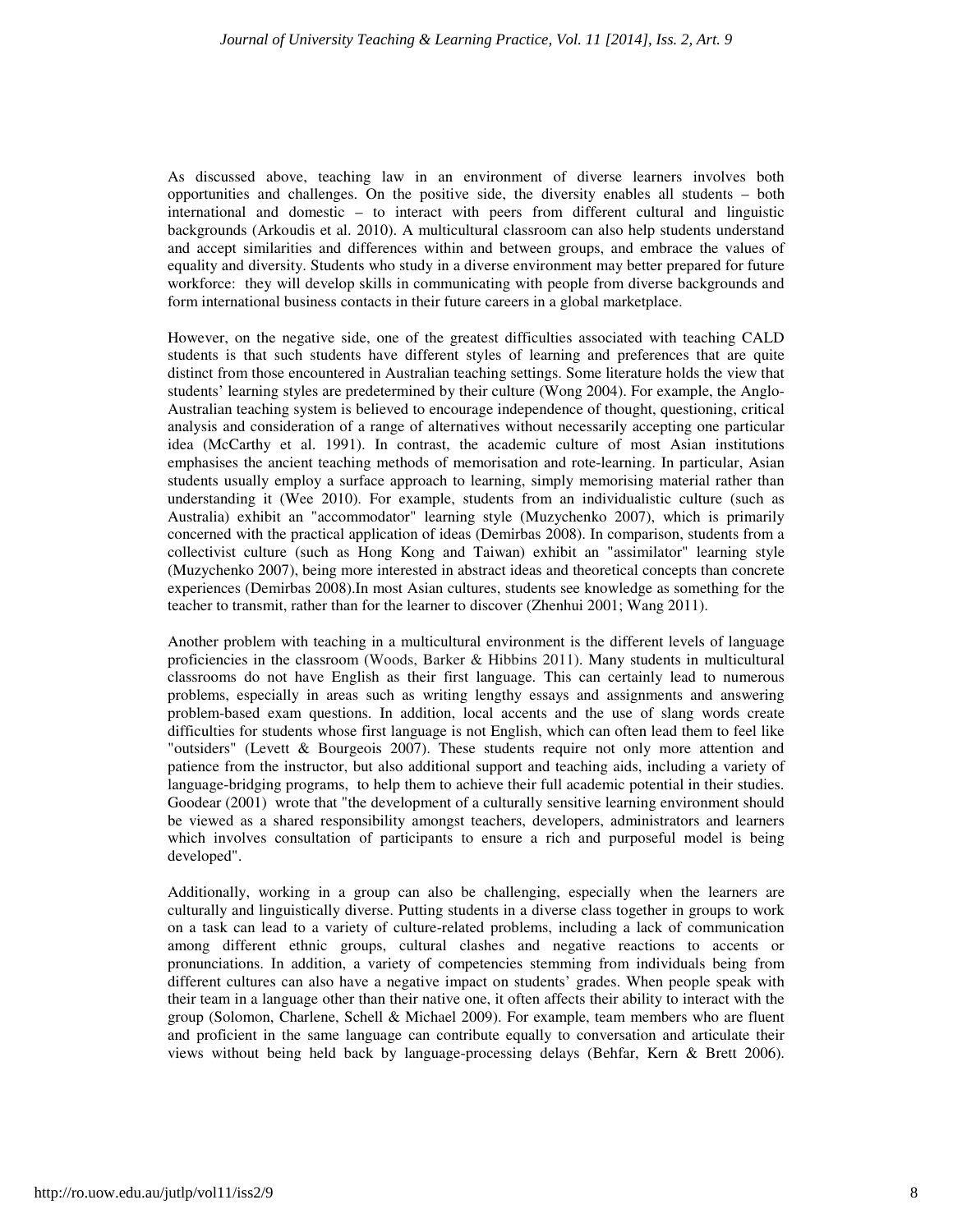However, most Asian students feel disoriented and isolated from others in a group setting, and usually have a negative reaction to peer-group assessments. Offsetting these drawbacks, group work develops cultural awareness amongst students by identifying and exploring attitudes that facilitate effective multicultural group work, allows students to develop intercultural skills by providing adequate time in class for group processes, develops student skills in effective group processes and aligns learning objectives with teaching methods and with assessment towards students achieving effective multicultural group work (Woods, Barker & Hibbins 2011). Group work can also be a source of friendship and support, leading to greater motivation and satisfaction levels, which may manifest in learning, student retention, progression, performance and affective outcomes (Kelly 2008). Group interactions in CaLD classes can certainly provide significant benefits; however, careful supervision and guidance are necessary to minimise the related challenges.

From a teacher's point of view, another problem associated with teaching culturally diverse students is that it is difficult to establish peer relationships among student groups; interaction among diverse peers can sometimes be scant. It has often been observed that culturally dissimilar groups do not spontaneously mix in English-speaking universities (Davies 2009); as a result, they usually create relatively weak relationships with each other, which can create decreased opportunities for students to learn from each other. For example, in the Australian context, student groups from different cultures display a strong tendency to study separately from each other, with research evidence showing that students prefer to work with group members from the same or similar cultural backgrounds (Nesdale  $&$  Todd 2010). Students must be manoeuvred to move outside their personal comfort zone, because those students who have close, positive and supportive relationships with their counterparts will attain higher levels of achievement than those students with more conflictual relationships (Rimm-Kaufman 2011).

### **Some Solutions and Strategies**

Creating a learning environment that acknowledges and supports cultural diversity will dramatically improve the quality of learning. The following factors can be considered in making teaching effective in a classroom of diverse learners.

### **Become a culturally sensitive educator.**

There is no evidence to suggest that one culture is better than another; however, a culturally sensitive approach to learning can certainly influence students' focus on learning. As discussed above, students with different cultural backgrounds have different sets of expectations for learning that differ from those of Australian students. For example, non-western students expect teachers to establish a close and quasi-parental relationship. For them, a teacher is not only an educator but also a mentor. It is not suggested that western teachers should adopt this model; however, educators of culturally and linguistically diverse students have a responsibility to show respect, sensitivity and cross-cultural awareness as they work with students in their new academic environment (Bretag 2004). It is therefore imperative to develop a culturally sensitive learning environment where students feel valued and respected by their teachers.

### **Prepare multiple examples to illustrate the points.**

Although many business students have trouble understanding legal concepts, they can easily grasp difficult concepts when the material is presented using real*-*world examples that students are likely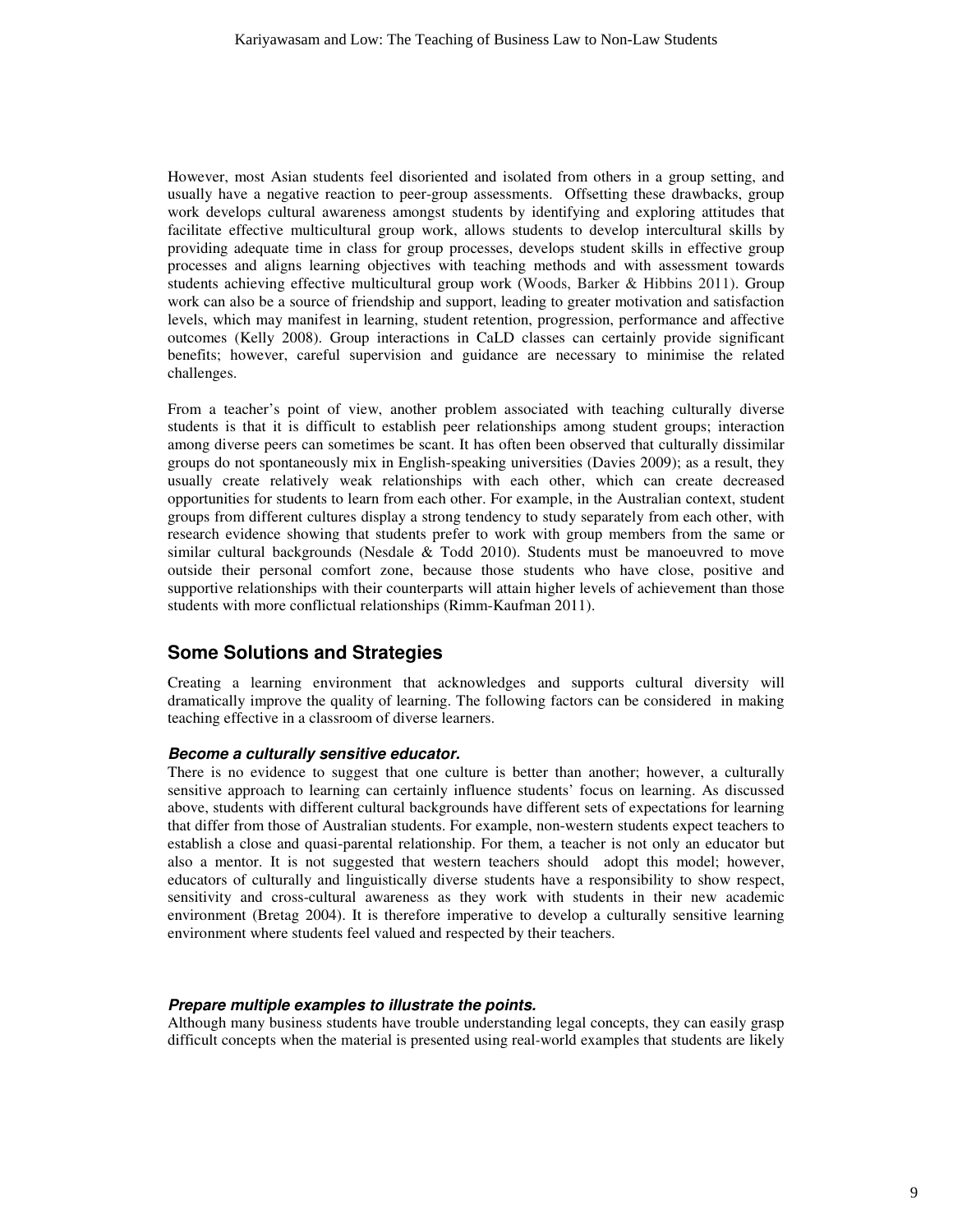to encounter in their day-to-day lives. The examples can be based upon widely reported stories, current events, social issues or aspects of the students' lives such as shopping at a supermarket (which is particularly helpful when teaching legal concepts such as formation of contract, invitation to treat, offer and acceptance). On the other hand, it is recognised that most Asian students are visual learners, which means that lectures, conversations and oral directions without any visual backup can be confusing and a source of anxiety for them (Zhenhui 2001; Reid 1987). When a teacher brings real-world examples into the classroom, students develop a greater interest in the subject matter, which enables them to understand difficult legal concepts more efficiently.

### **Construct different kinds of assessment tasks without lowering standards.**

Given the enormous diversity found in many business schools, it is crucial to design assessment tasks that are inclusive and cognisant of all students' cultural and educational backgrounds, and enable all students to perform according to their strengths (Ho, Holmes & Cooper 2004). This means that different modes of assessment, from simple to complex, that consider differences among students, are better suited to a culturally sensitive learning environment*.* Particular activities or certain subject matters will inspire excellent performance in some students and frustrate others (Stiggins 1994; Valencia 1990). For example, long essay-type questions and lengthy oral presentations can be stressful for non-native students and may cause them to underperform. Most students are more likely to perform better in multiple-choice questions, but even a well*-*prepared student can make mistakes on a multiple-choice exam. These problems can be resolved by introducing a mixture of assessment tasks, including multiple-choice and true-orfalse questions, group presentations, short-answer questions, spot checks, weekly hand-ins and problem-based questions with open-book exams.

### **Provide suggested model answers for tutorial questions.**

As discussed above, most Asian students learn best when they see a demonstration. Therefore, the suggested model solutions to tutorial questions as well as exam-revision questions should provide these students with clear direction regarding how to answer a question and what students should include or not include in their answers. The suggested solutions can be used as a guide for students to organise their answers in a logical and coherent way before they progress through to the final exam. The first tutorial of the semester can also be used entirely to teach students how to adopt the ILAC format to prepare answers for the tutorial's hypothetical questions.

### **Integrate repetition.**

There is some evidence that most Asian students usually appreciate repetition from lecturers and over-emphasis on the same facts, unlike their western counterparts. Repetitive learning may not necessarily be mechanical rote learning (Cooper 2004), but memorising things by repeating them over and over may help these students recap the main facts they have learned previously (Watkins & Biggs 1998), particularly when they read something several times, perhaps in different ways (Parker 2007). It is important to adjust the class to the students or provide more options based on the diversity of styles (McKinney 2004).

### **Challenges of Lecturing Large Classes**

Teaching in large classes is often challenging in terms of finding ways to engage all students, providing timely and effective feedback on students' work, and accomplishing the associated administrative tasks. In addition, "large class sizes have a significantly negative influence on student ratings of teaching, most notably on ratings of the instructor's effectiveness and facilitative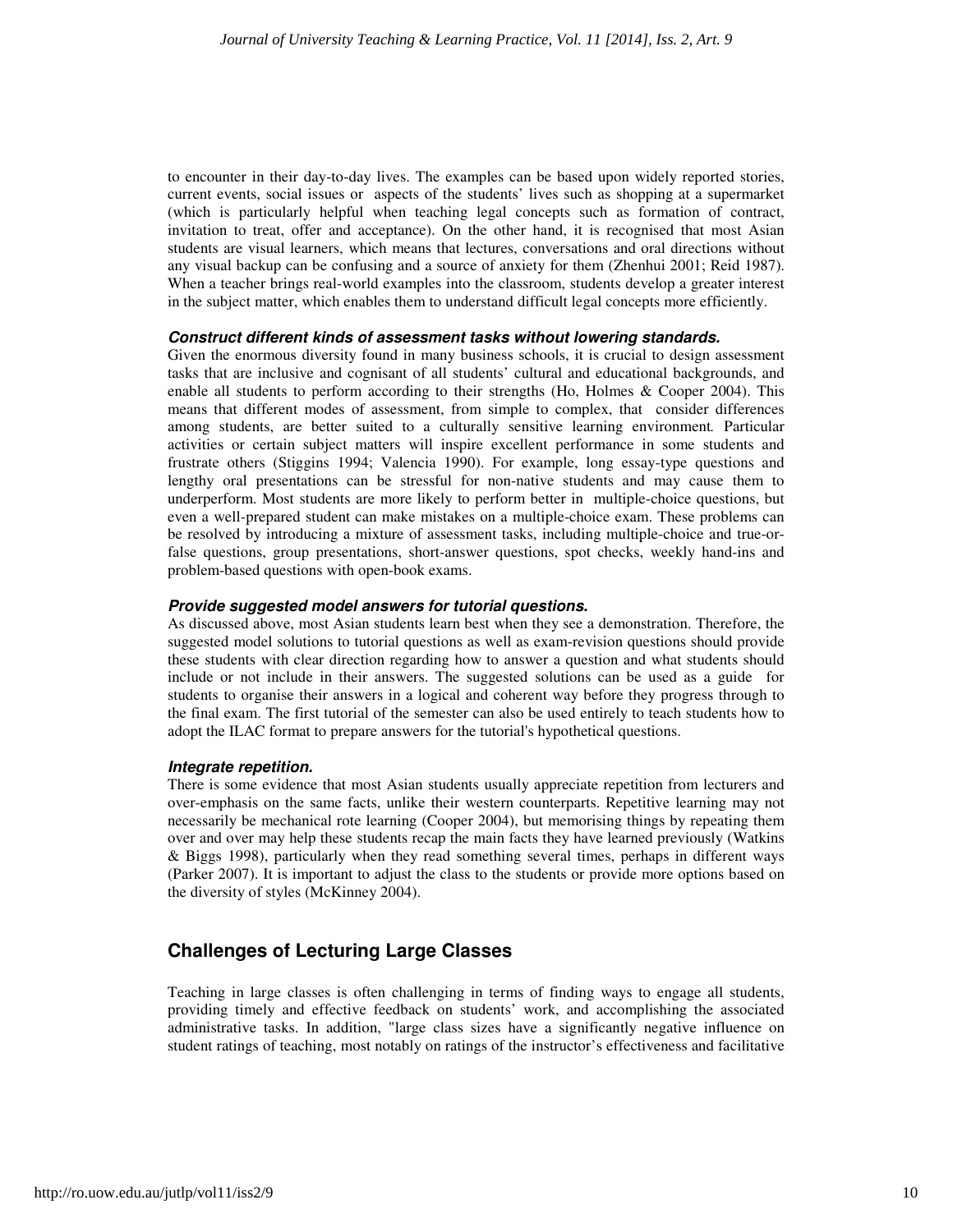skills" (Feldman 1984). Large classes also present special challenges to learning because they create a "lost in the crowd" feeling that stifles students' active engagement, intimidating some students from asking questions and allowing others to hide and come to class unprepared (Hancock 2010). Some students see the size of the class and do not show up at all (Hancock 2010). It has been argued that:

*From the students' perspective, large classes are often seen as impersonal, rigidly structured with no opportunity for interaction, poorly organised, and noisy. Often students (particularly those new to the university environment) feel uncomfortable, confused, and overwhelmed by the sudden change in comparison to their high school experience. These kinds of problems are related to those experienced by teachers of large classes, such as difficulty in forming relationships with students and generating interactivity during class. (Herbert, Chalmers & Hannam, 2003).*

The next section discusses some of the challenges found in teaching large classes and explores some strategies that help in teaching large classes effectively.

### **Providing Ongoing Feedback**

Feedback is a crucial factor in students' learning: it helps them find out how they are doing and identify any misunderstandings about the subject matter. The lack of feedback on students' work not only gives students limited opportunities to learn from their mistakes, but also presents difficulties for teachers to monitor their students' progress (Pisan et al. 2002). However, as discussed earlier, it can be difficult and time-consuming to provide ongoing and substantive individual feedback to a large class (Eapen 2010).

One way of addressing this problem is to provide generic feedback to students on their assessment tasks; for example, publishing on their subject website a general list of the most common errors students made in their assignments and/or exams. Lecturers can also provide a summary handout that explains common mistakes and misunderstandings in students' work and offers suggestions for future improvements. Additionally, rubric-style grading can also be adopted to provide assessment feedback in large classes. The authors use a five-point grading scale (excellent, very good, good, satisfactory and unsatisfactory) with standard comments for each criterion. This type of systematic feedback is used to manage the task of marking large numbers of student submissions and reduce marking time. Extra drop-in sessions with sessional tutors can make it possible for students to check their answers and receive verbal guidance on the feedback they have received.

### **Keeping Interaction and Student Engagement**

Active engagement and interaction are two important aspects of promoting deep approaches to learning, which are essential for achieving quality outcomes (Ramsden 2003). However, these aspects are more difficult to achieve in large classes (Freeman & Blayney 2005). Interaction between students and teachers is certainly limited in large classes, which can severely affect students' overall performance. Large class sizes make it increasingly challenging for lecturers to connect with students and keep their attention. Likewise, students may also feel reluctant to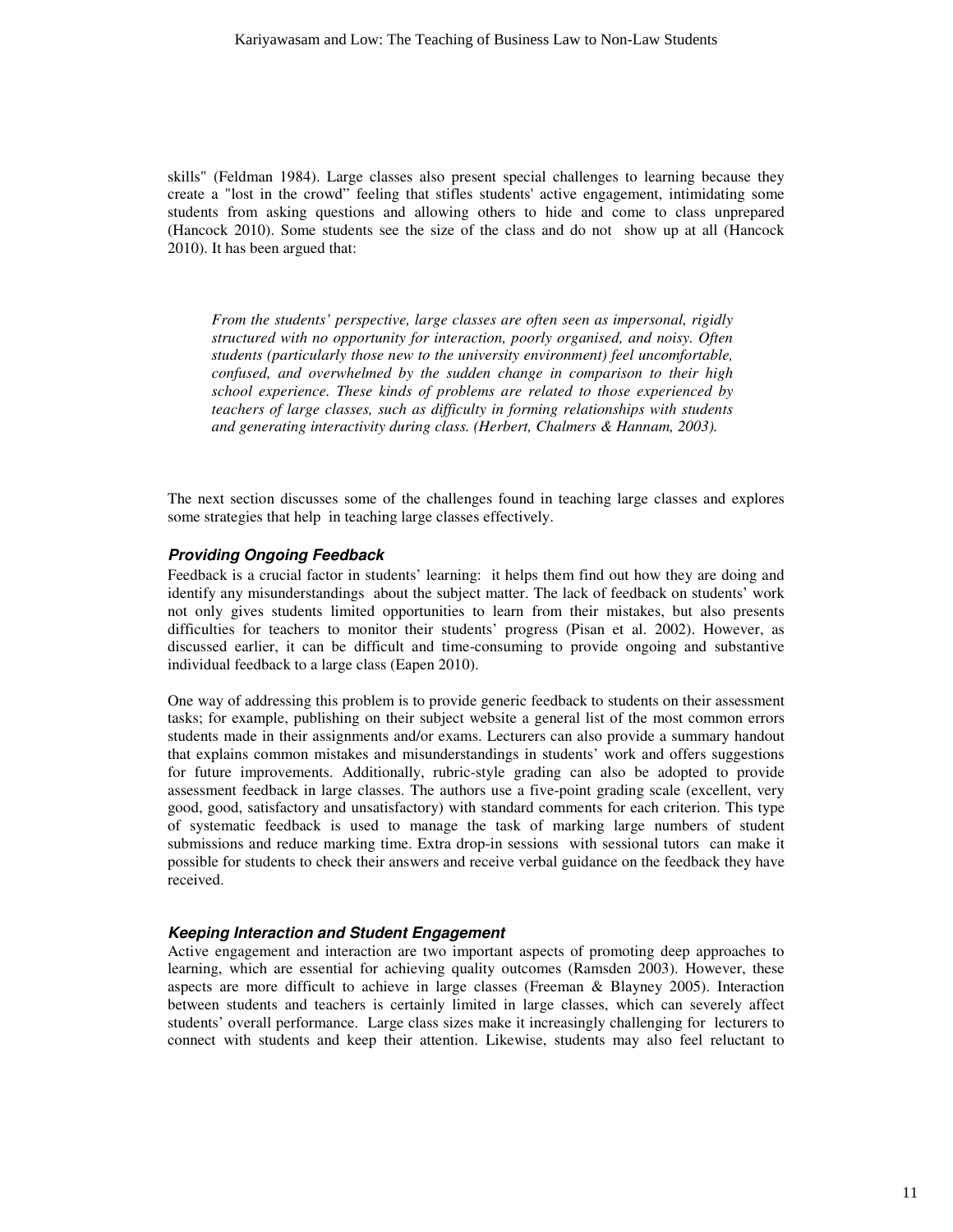express their opinion in a large class, for a number of reasons (Mathews 1998). For example, they might feel that they are taking up the time of a large class, that they need to have something worthwhile to say in front of a large audience or that they are afraid of making a fool of themselves in front of a large and intimidating group (Davis & McLeod 1996). The lecturer can compensate for this by incorporating written quizzes, speaking activities through storytelling and small-group discussions into the lectures. Students can also be engaged in group settings by asking questions that allow them to become participants in classes rather than passive information recipients. In fact, questions are one of the simplest forms of interactive teaching, particularly in large classes (Davis 1993).

### **Ensuring Consistency of Marking**

Maintaining marking standards and consistency is one of the major challenges in large classes. To lessen the marking load, it is necessary to increase the number of markers, but this can undermine quality control by making it more difficult to maintain marking consistency or identify plagiarism, as markers only mark a certain number of exam papers (University of Queensland Report 2001). However, some of these problems can be overcome by ensuring communication between markers, and that the marking scheme is universally applied with strategies such as cross-marking (University of Queensland Report 2001). In addition to this, the head tutor can also be employed to work out the average marks given by each tutor and moderate the students' marks up or down, to ensure that there is consistency between tutors' marks.

### **Monitoring Cheating and Plagiarism**

Plagiarism, whereby students copy other students work, copy similar work or assignments that have been placed online or, in the worse case, pay others to write assignments for them, is another challenge in large classes. The likelihood of plagiarism and academic misconduct has increased in large classes in recent years. One reason why students deliberately cheat in a large class is because they may feel somewhat anonymous and "lost in the crowd", which makes them believe they are less likely to be caught (Richard, McInnis & Devlin 2002). Cheating and plagiarism cannot be completely eliminated from large classes, so it is important for instructors to clearly outline their expectations, including the importance of citing references (Campbell-Evans & Leggett 2007). Students can also be provided with an option to submit their assessment pieces through SafeAssign (plagiarism-prevention software currently being used at Griffith University) multiple times until satisfied with the similarity index recorded. Education is the key to dealing with plagiarism and academic misconduct in large classes.

### **Motivating Students**

In a large class, it can become very easy for students to feel estranged. Motivation is one of the key ingredients to engaging students in large classes. Many academics and researchers (Waugh  $\&$ Waugh 1999) maintain that large classes can effectively inspire and motivate students (Richard, McInnis & Devlin 2002). For example, when an instructor is more enthusiastic about a topic, students will be more inclined to believe that the topic has value for them (Williams 2011). In fact, the instructor's level of enthusiasm about the subject has a direct impact on student learning. Law, in particular, can be quite an intimidating subject for some students, so there needs to be enough motivation for students to do well in the classes despite the class size.

### **Developing Multiple Learning Resources**

To retain the attention of students in large classes, academics should use a variety of teaching strategies, including (but not limited to) problem-based case studies, group exercise activities, role-play, simulations, discussion software, online quizzes, hypotheticals and team learning (Stanley & Porter 2003). It is also important to create an extensive range of online and electronic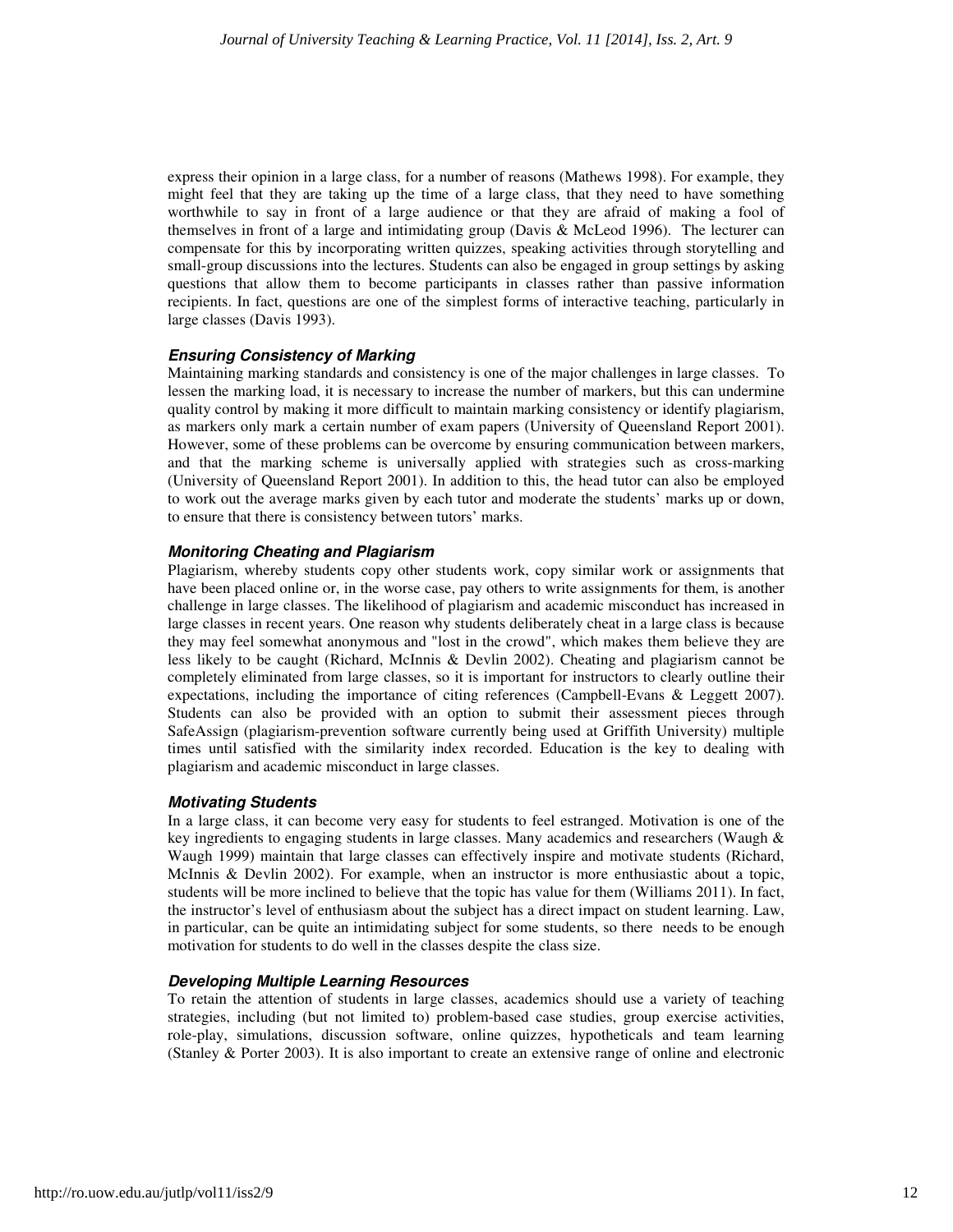resources for students in large classes to increase efficiency in learning. These resources can include online discussion boards, course FAQs including exam FAQs, links to key business-law websites and videos and online subject resources including glossaries of legal terms.

### **Conclusion**

Teaching law to non-law students in business schools with a large and diverse student cohort can be both challenging and rewarding. This paper has shown that certain strategies work particularly well for such student cohorts. The solutions and strategies it recommends are a wide-ranging combination of teaching techniques, learning resources, flexible curricula, assessment tasks, type of feedback, organisation and control of the learning environment. Adoption of the ideas presented in this article will create a better student-teacher relationship, motivate students and maximise student learning.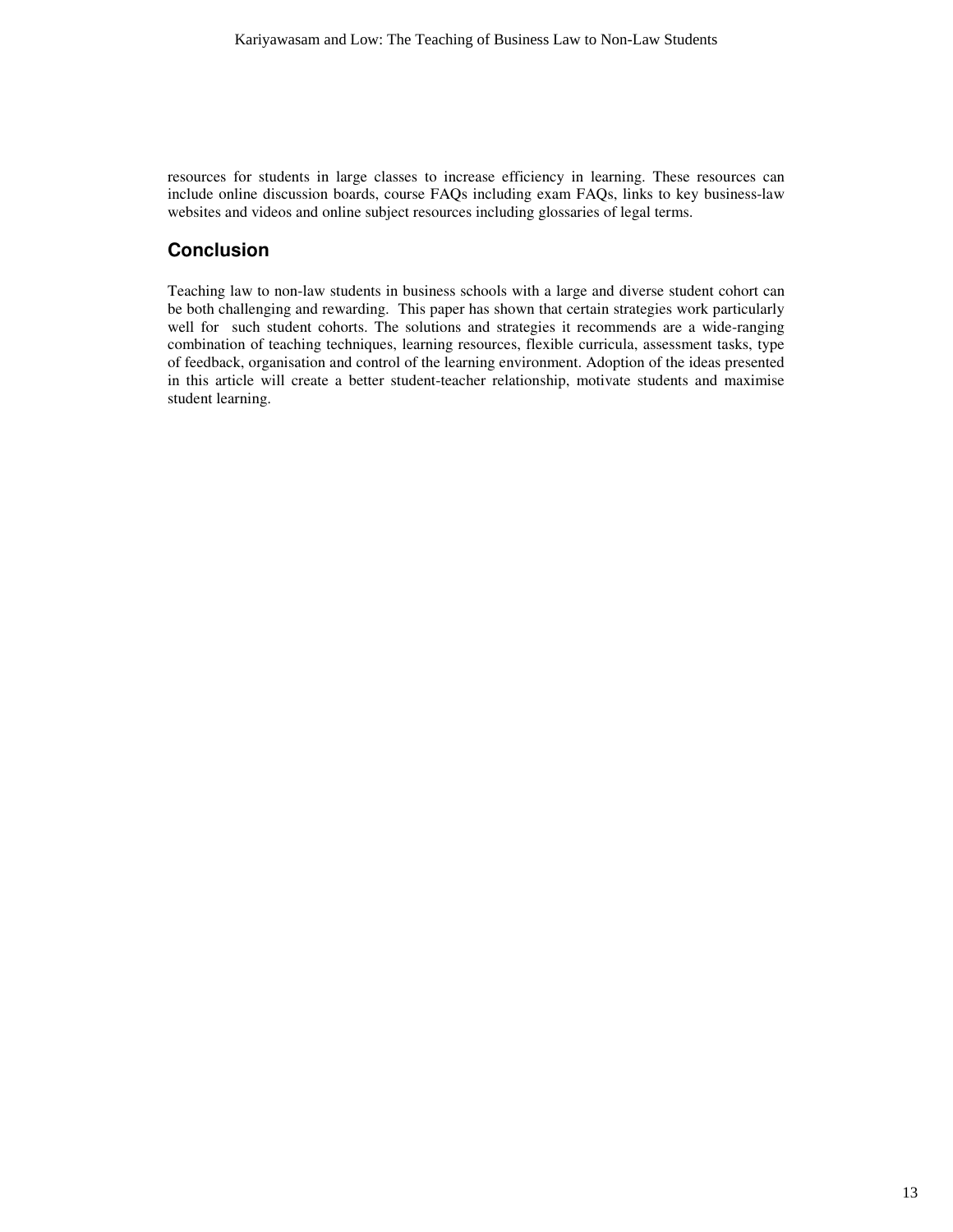### **References**

Allen, V 2007. A Critical Reflection on the Methodology of Teaching Law to Non-law Students, viewed 23 April 2012,

http://www.bailii.org/uk/other/journals/WebJCLI/2007/issue4/allen4.html.

Arkoudis, S et al. 2010. *Finding common ground: enhancing interaction between domestic and international students*, Australian Learning and Teaching Council, Strawberry Hills, New South Wales, p. 5.

Asprey*,* M 2004. *Plain language for lawyers*, The Federation Press, Australia.

Australian Education International 2009. Monthly Summary of International Student Enrolment Data, viewed 2 April 2012, http://aei.gov.au/AEI/MIP/Statistics/StudentEnrolmentAndVisaStatistics/2009/ 2009\_0106\_ Table3.htm.

Balmford, C 2001. Plain Language: Beyond a "Movement". Paper presented to the Language and the Law Conference, University of Texas, Austin, pp 15-16. Behfar, K & Brett, J 1999. *Managing Challenges in Multicultural Teams,* viewed 23 April 2012, http://web.gsm.uci.edu/~kbehfar/papers/managing.pdf.

Biggs, JB 1999. *Teaching for quality learning at university*, Society for Research into Higher Education and Open University Press, Buckingham. Böhm, A, Davis, D, Meares, D & Pearce, D. 2002. Global Student Mobility 2025: Forecasts of the Global Demand for International Higher Education, viewed 14 May 2012, http://www.aiec.idp.com/pdf/Bohm\_2025media\_p.pdf.

Bradford, S 1999. Random questions about law school and the law: the world's first socratic law review article. *Nebraska Law Review,* vol. 78*,* pp. 587-605.

Braye, S, Preston-Shoot, M & Johns, R 2006. Lost in translation? Teaching Law to Nonlawyers: Reviewing the Evidence from Social Work. *The Law Teacher,* vol. 40, no. 2, pp. 131-150.

Bretag, T 2002. Responding to plagiarism*:* Gate-keeping or bridge building? Paper presented at the Lifelong Learning Conference, Yeppoon, QLD.

Campbell-Evans, G, & Leggett, BM 2007. Plagiarism in a Cross Cultural Setting: Educating and Acting. *Australian Association for Research in Education,* p. 3.

Carbone, EL 1998. *Teaching large classes: tools and strategies*, Sage Publications, Thousand Oaks, CA.

Cartan, G & Vilkinas, T 1990. Legal Literacy for Managers: the Role of the Educator. *The Law Teacher,* vol. 24, no. 3, pp. 246-257.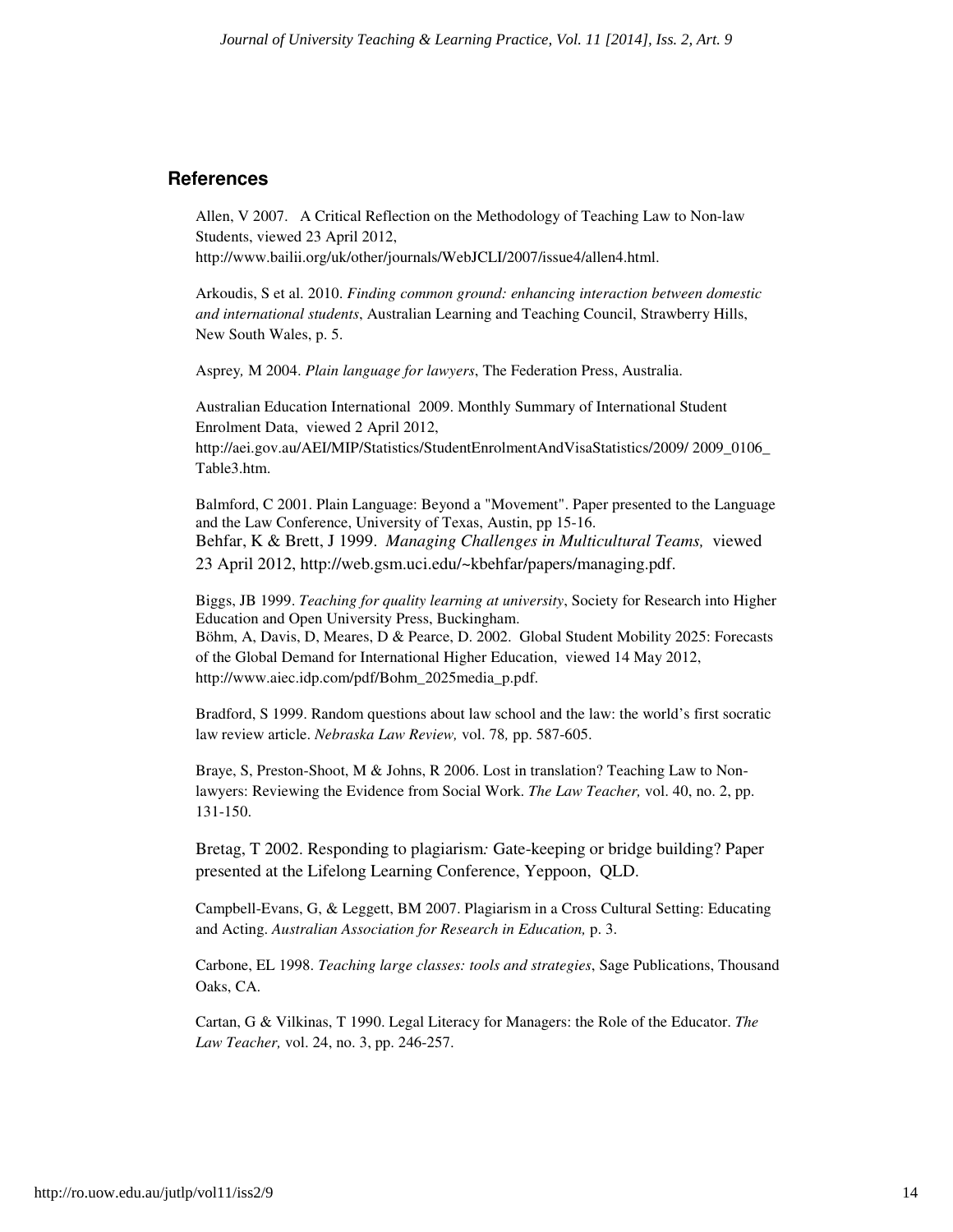Cohen*,* B & Iijima, C (n.d.). Reflections of IRAC*,* Second Draft, viewed 2 January 2012, http://digitalcommons.law.wne.edu/media/3/.

Connell, S & Noyes, HS 2008*. Acing your first year of law school: the ten steps to success you won't learn in class,* William S*.* Hein *&* Co., Buffalo, NY.

Cooper, B 2004. The enigma of the Chinese learner. *Accounting Education*, vol. 13, no. 3*,* pp. 289-310.

Corbin, L 2002. Teaching Business Law to Non-Law Students, viewed 24 January 2012, http://www.austlii.edu. au/au/journals/MurUEJL/2002/8.html.

Cownie, F 2004. *Legal academics: cultures and identities*, Hart Publishing, Portland, OR.

Das, R 2005. Internationalisation of the curriculum: putting theory into practice in a physiotherapy program. *Journal of University Teaching and Learning Practice,* vol. 2, no. 1, pp. 25-35.

David, P 2007. Teaching Law to Chinese Students: Some Reflections. Paper presented at the 2007 ALTA Conference in the Law for Non-Law Students Interest Group. Davis, G & McLeod, N 1996. Teaching Large Classes: The Silver Lining. The Final Challenge: Assessment and Feedback. *Hersda News*, vol. 18, pp. 5-12. Davies, M 2009. Groupwork as a form of assessment: common problems and recommended solutions. *High Education,* vol. 58, pp. 563, 568. Davis, B 1993. *Tools for Teaching,* viewed 24 March 2012, http://teaching.berkeley.edu/bgd/teaching.html. Demirbas, O 2008. An Experiential Learning Journey: Basic Design Studio, viewed 24 March 2012, http://www.designtrain-ldv.com/activitie7/62-oodemirbas.pdf. Dewald, R 2010. Teaching strategies and practices that promote a culturally sensitive nursing education: A Delphi study*,* viewed 20 March 2012, http://www.docstoc.com/docs/61195627/Teaching-strategies-and-practices-that-promote-aculturally-sensitive-nursing-education-A-Delphi-study. Dickinson, JA 2009. Understanding the Socratic method in law school teaching after the Carnegie foundation's educating lawyers. *Western New England Law Review,* vol. 31, no. 1, pp. 97-113.

Eapen, A 2010. Delivering high quality individualised feedback reports to large classes of students. *Synergy*, Issue 30, pp. 69-70.

Endeshaw, A 2002. Teaching Law to Business Students: An Inquiry into Curriculum Methodology. *Law Teacher,* vol. 36, no. 1, pp. 24-43.

Exley, B 2007. Meanings Emerging in Practice for Linguistically and Culturally Diverse Students: An Early Years Multiliteracies Project. *International Journal of Pedagogies and Learning*, vol. 3, no. 3, pp. 101-103, 113.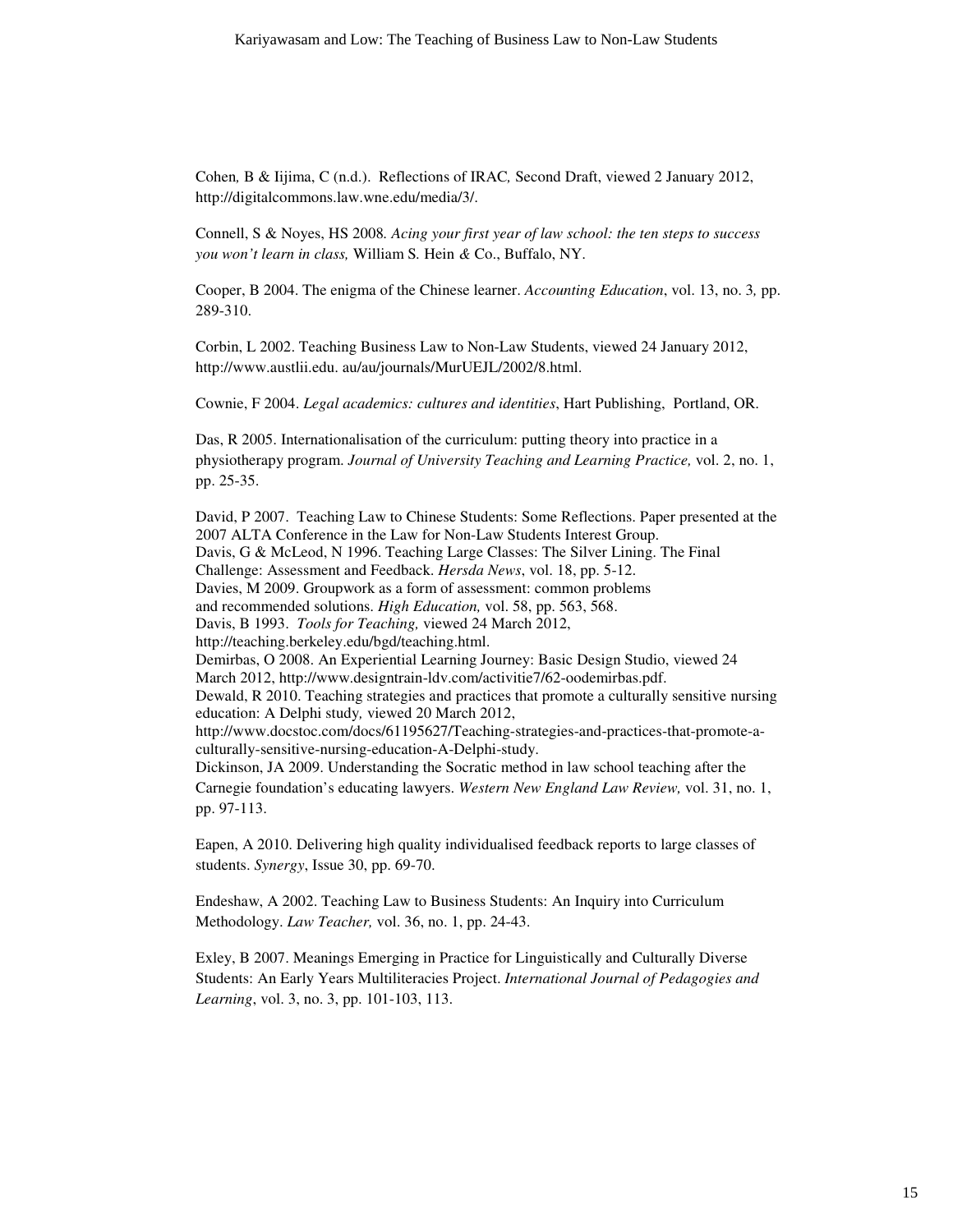Freeman, M & Blayney P 2005. Promoting interactive in class learning environments: A comparison of an electronic response system with a traditional alternative. Paper presented at the 11th Australasian Teaching Economics Conference.*.*

Fitzpatrick, S 2009. The challenge of teaching law subjects with large and diverse student cohorts. *Journal of the Australasian Law Teachers Association,* vol. 2, nos. 1 & 2, pp. 113- 119.

Ewang, F 2008. Teaching law to accounting and business students: a cumulative dual model. *Journal of University Teaching & Learning Practice*, vol. 5, no. 2*,* pp. 17-19.

Gaikwad, S & Brantley, P 1992. Teacher Isolation – Loneliness in the Classroom. *Adventist Education*, April-May, pp. 14-16.

Gerber, P 2009. How to Stop Engineers from becoming Bush Lawyers the Art of Teaching Law to Engineering and Construction Students. Monash University Law Research Series, p. 1.

Gower, LCB 1950. English legal training: a critical survey. *Modern Law Review,* vol. 13, no. 2, pp. 137-17.

Goodear, L 2001. Presentation of Findings 2001 Flexible Learning Leaders Professional Development Activity: Cultural Diversity and Flexible Learning, viewed 20 March 2013, http://leaders.flexiblelearning.net.au/events/pastevents/2001/statepres01/papers/l\_goodear.pdf

Goold, A, Craig, A & Coldwell, J 2007. Accommodating culture and cultural diversity in online teaching. *Australasian Journal of Educational Technology*, vol. 23, no. 4*,* p. 493.

Harris, J, Hargovan, A & Adams, A 2011. *Australian Corporate Law*, LexisNexis Butterworths, Australia, p. 563.

Hancock, TM 2001. Use of audience response systems for summative assessment in large classes. *Australasian Journal of Educational Technology,* vol. 26, no. 2, p. 226.

Herbert, D, Chalmers, D & Hannam, R 2003. Teaching large classes: overcoming the myths. *Economic Analysis & Policy*, vol. 33, no. 1, p. 104.

Ho, EHP & Cooper, J 2004. Review and Evaluation of International Literature on Managing Cultural Diversity in the Classroom, viewed 2 February 2012,

http://www.minedu.govt.nz/~/media/MinEdu/Files/EducationSectors/InternationalEducation/ ProvidersOfIntEd/InternationalismClassRoomStrategies.pdf.

Hodne, B 1997. Please speak up: Asian immigrant students in American college classroom. *New Directions for Teaching and Learning*, vol. 70, pp. 85-92.

.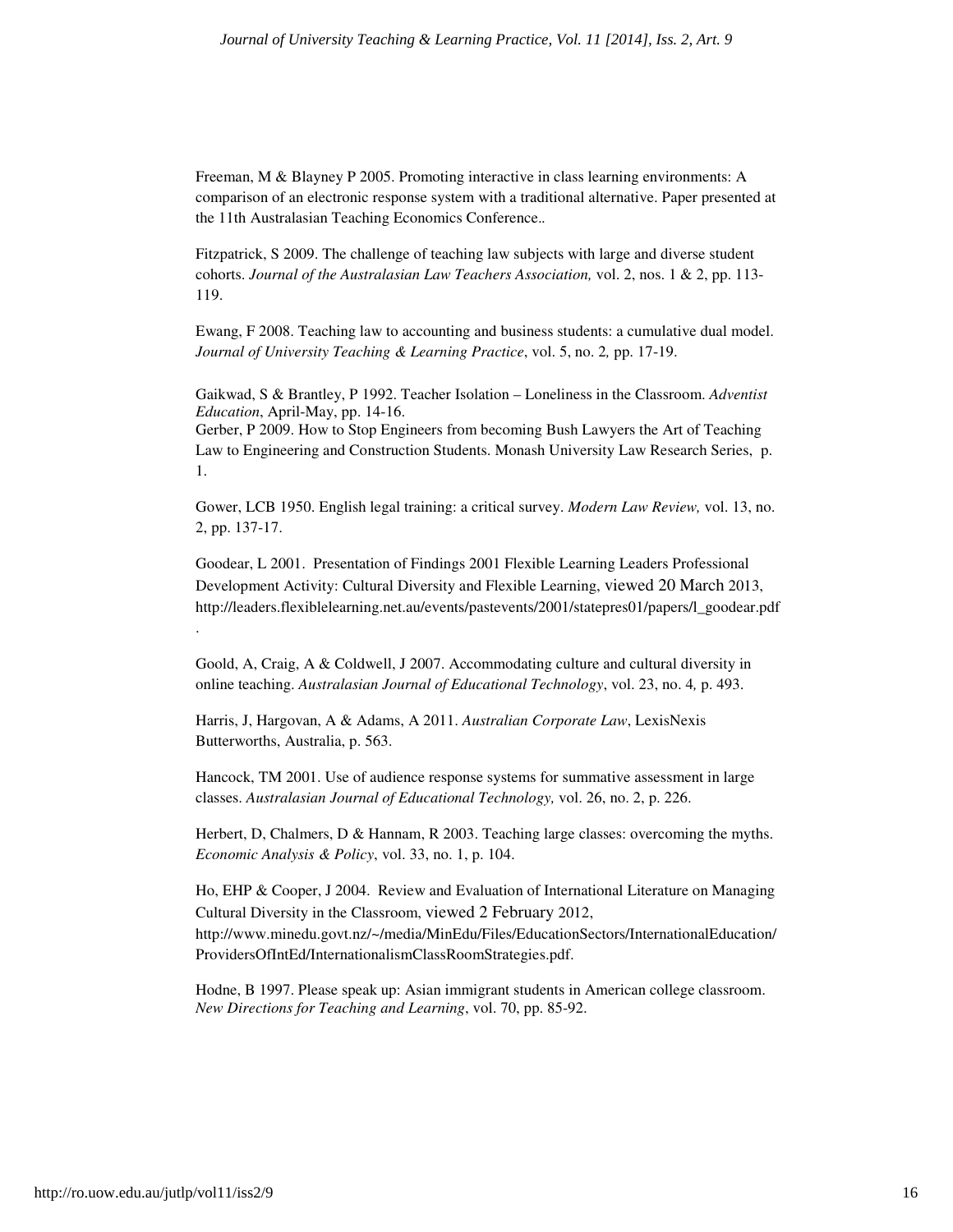Hutchinson*,* K 2005. Content*,* learning methods and assessment of law on undergraduate courses in construction management and surveying. *CEBE Transactions*, vol. 2, no. 2, pp. 32- 37.

Johnstone, R 1996. *Printed teaching materials: a new approach for law teachers*, Cavendish Publishing, London.

Katz, H & O'Neill, KF 2009. *Strategies and techniques of law school teaching: a primer for new (and not so new) professors*, Aspen Publishers, New York.

McKinney, K, quoted in Littrell, RF 2004. Learning Styles of Students in and from Confucian Cultures, viewed 20 October 2012,

*.* 

http://romielittrellpubs.homestead.com/files/littrell\_eu\_asean\_crossculturallearningstyles.pdf.

Kelly, P 2008. Multicultural group-work: The group allocation process, viewed 13 October 2012,

*http://www.heacademy.ac.uk/assets/documents/events/annualconference/2008/Phil\_Kelly.pdf*

Kleinhaus, SD 2006. Teaching IRAC to First-Year Students, The Learning Curve (AALS), viewed 18 November 2012, http://works.bepress.com/suzanne\_darrowkleinhaus/10.

Mathews, A 1998. Teaching and learning of science in a large class situation. In Black, B & Stanley, N (eds.), *Teaching and Learning in Changing Times*, *Proceedings of the 7th Annual Teaching Learning Forum,* University of Western Australia*,* pp 194-198.

McCarthy, B, O'Connor, M & Shackleton, P 1991. Strategies for Teaching Computing to Business Students with Diverse Cultural Backgrounds. Paper presented at the South East Asian Regional Computing Conference, Nusa Dua, Indonesia.

Miles, T 2002. How Dolly Cruickshank Changed the Writing Culture of a Law Firm. Paper presented at the Plain Language Association International Toronto Conference, p 5.

Morris*,* RJ 2007. Improving Curriculum Theory and Design in Built Environment Education. *Structural Survey*, vol. 25, nos. 3-4, pp. 279, 282.

Muzychenko, O 2007. Learning style variations in a culturally diverse class: A case study. In *Enhancing Higher Education, Theory and Scholarship, Proceedings of the 30th HERDSA Annual Conference*, Adelaide, pp. 2, 3.

Nesdale, D & Todd, P 2000. Effect of contact on intercultural acceptance: a field study. *International Journal of Intercultural Relations*, vol. 24, no. 3, pp. 341-360.

Owens, A, & Wex, I, What are the Challenges Involved and the Strategies Employed in Teaching Australian Law to Non-Law Students from Non-English Speaking Backgrounds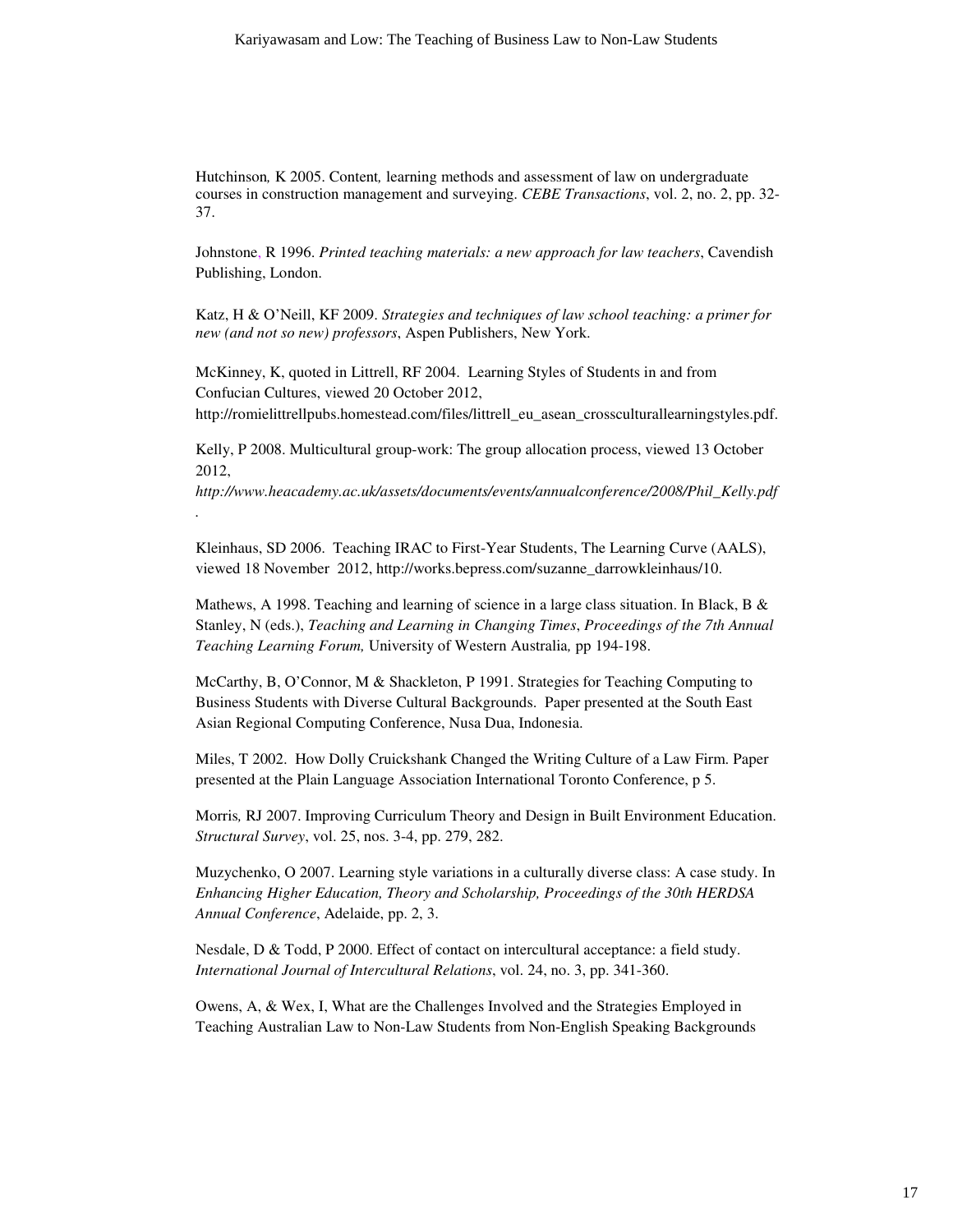and Cultures? Paper presented at the Australasian Law Teachers Association Conference, Auckland.

Peacock, M 2001. Match or mismatch? Learning styles and teaching styles in EFL. *International Journal of Applied Linguistics,* vol. 11, no. 1, pp. 1-20.

Pearson, M 1995. Teaching media law to journalism students: different needs, different strategies. *Legal Education Review*, vol. 6, no. 1, pp. 37-51.

Pisan, Y et al. 2002. Providing Timely Feedback to Large Classes, viewed 16 October 2012, http://www.clt.mq.edu.au/~rdale/publications/papers/2002/15090413.pdf.

Pirie, A 1987. Objectives in legal education: the case for systematic instructional design. *Journal of Legal Education,* vol. 37, no. 5*,* pp. 576-597.

Ramsden, P 2003. Learning to Teach in Higher Education, quoted in Freeman, M & Blayney P, Promoting Interactive In-Class Learning Environments: A comparison of an Electronic Response System with a Traditional Alternative. Paper presented at the 11th Australasian Teaching Economics Conference, Sydney*.*

Reid, J 1987. The learning style preferences of ESL students. *TESOL Quarterly*, vol. 21, no. 1, pp. 87-111.

Richard, JC & Marcia, D 2002. Assessing Learning in Australian Universities, viewed 13 August 2012, http://www.cshe.unimelb.edu.au/assessinglearning/docs/Large.pdf.

Richardson, K & Butler, HE 2009. Teaching law to non-law students: the use of problemsolving models in legal teaching. *Studies in Learning, Evaluation, Innovation and Development*, vol. 6, no. 2*,* pp. 29-41.

Rimm-Kaufman, S 2011. Improving Students' Relationships with Teachers to Provide Essential Supports for Learning, viewed 19 October 2012, http://www.apa.org/education/k12/relationships.aspx.

Friedland, SI 1996. How we teach: a survey of teaching techniques in American law schools. *Seattle University Law Review*, vol. 20, no. 1, pp. 1-44.

Scouller, K 2000. The Influence of Assessment on Student Learning. Paper presented at the Annual Concerence of the Australian Association for Research in Education, Sydney.

Soetendorp, R & Byles, L 2002. Law Teaching for Other Programmes. In Burridge, R et al. (eds.), *Effective learning & teaching in law*, Stylus Publishing Inc., Sterling, VA, pp. 139- 157.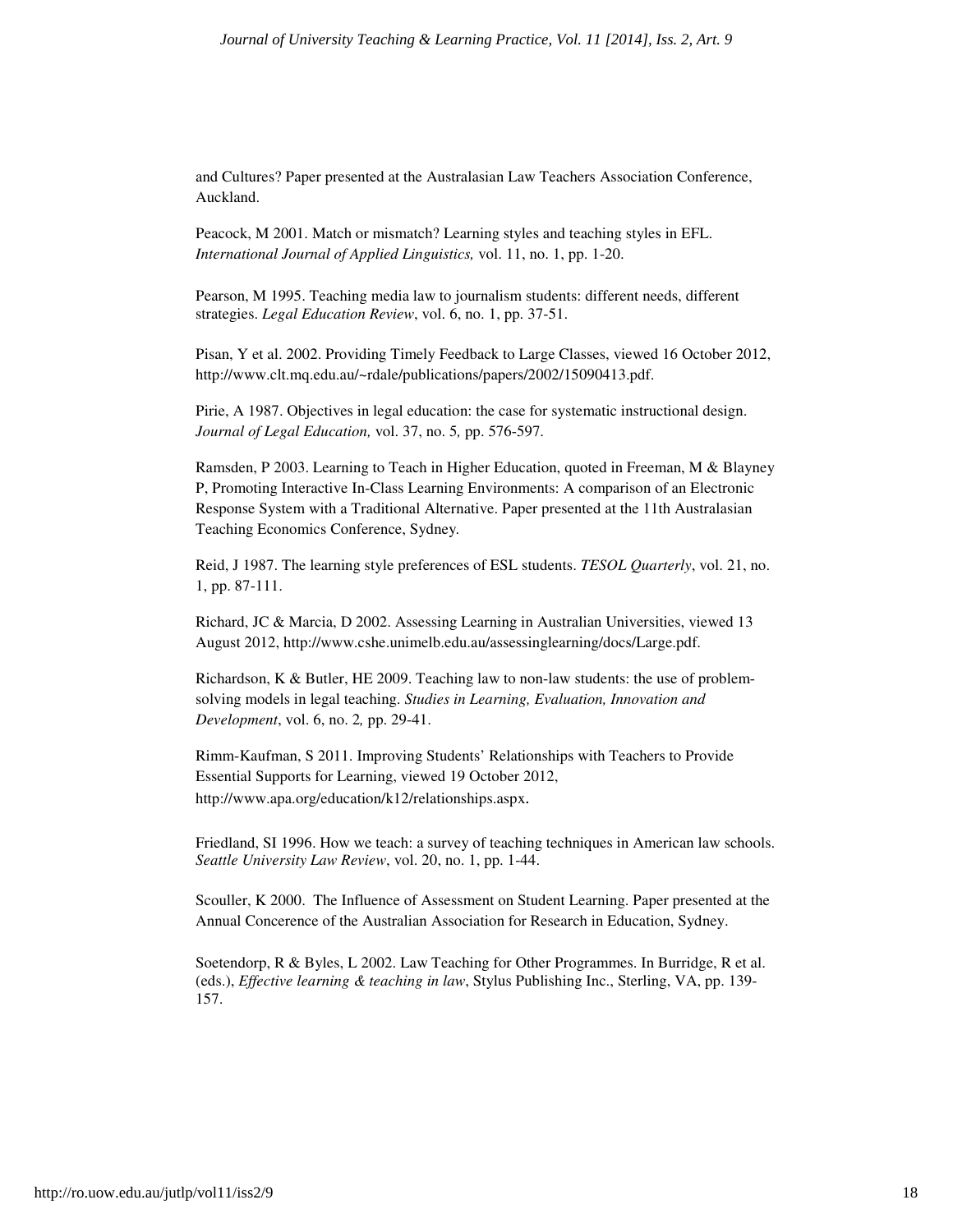Skwarok, L 1995. Business law for non-lawyers: setting the stage for teaching, learning, and assessment at Hong Kong Polytechnic University. *Law Teacher*, vol. 29, no. 2, p. 191.

Song, B 1995. What does reading mean for East Asian students? *College ESL*, vol. 5, no. 2, pp. 35-48.

Spanbauer, JM 1999. Teaching first-semester students that objective analysis persuades. *Journal of the Legal Writing Institute,* vol. 5*,* pp. 167-189.

Solomon, CM & Schell, MS 2009. *Managing across cultures*, McGraw-Hill, New York, pp. 156-157.

Stanley CA & Porter, ME 2003. Engaging students in large classes: challenging some of the learning myths. *Business Higher Education Round Table News*, vol. 18, pp. 18-19.

Struyven, K et al. 2005. Students' perceptions about evaluation and assessment in higher education: a review. *Assessment & Evaluation in Higher Education*, vol. 30, no. 4, pp. 331-347.

Thomas, PR & Bain, JD 1994. Contextual dependence of learning approaches: the effects of assessments. *Human Learning,* vol. 3, pp. 227-240.

Toth, LS & Montagna LD 2002. Class size and achievement in higher achievement: a summary of current research. *College Student Journal*, vol. 36, no. 2, p. 254.

University of Queensland 2001. Teaching and Assessment in Large Classes, viewed 25 August 2012, http://www.deakin.edu.au/itl/assets/resources/pd/tl-modules/assessment/litreview-3-teach-assess.pdf.

Wang, H 2011. Promoting university English majors' learner autonomy in the Chinese context. *Journal of Language Teaching and Research,* vol. 2, no. 2, pp. 408-412.

Watkins, DA & Biggs, JB 1998. The Chinese learner: cultural, psychological, and contextual influences. *Comparative Education Review*, vol. 42*,* pp. 544-545.

Wee, JD 2010. Deep and Surface Learning – Is One Learning Approach Better?, viewed 26 August 2012, http://juliedawnwee.suite101.com/deep-and-surface-learning---is-one-learningapproach-better-than-a284688.

Williams, KC 2011. Five key ingredients for improving student motivation, viewed 26 September 2012, http://www.aabri.com/manuscripts/11834.pdf. .

Woods, P, Barker, M & Hibbins, R 2011. Tapping the benefits of multicultural group work: an exploratory study of postgraduate management students. *International Journal of Management Education*, vol. 9, no. 2, pp. 2-3, 3-9.